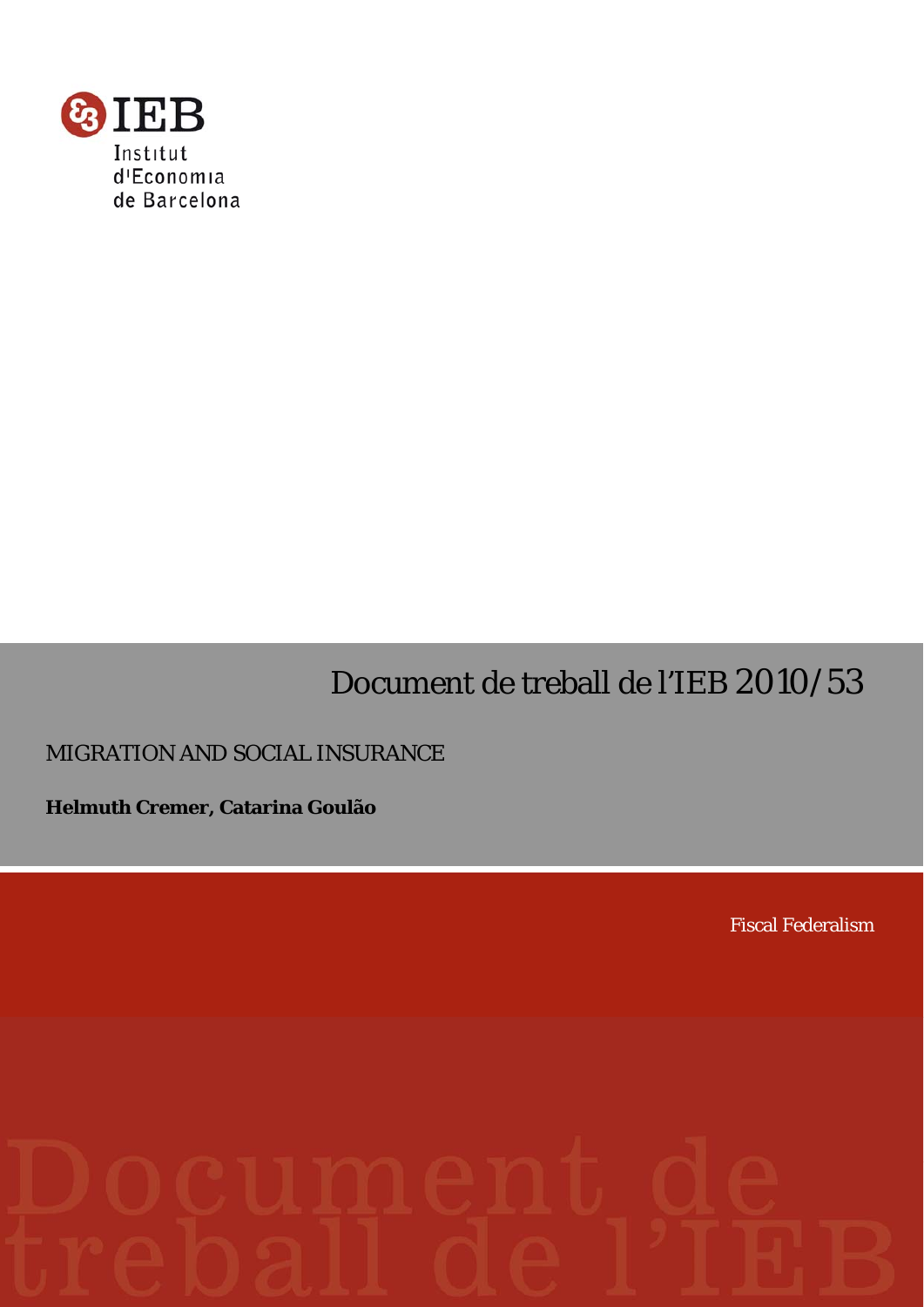# **MIGRATION AND SOCIAL INSURANCE**

Helmuth Cremer, Catarina Goulão

The **IEB** research program in **Fiscal Federalism** aims at promoting research in the public finance issues that arise in decentralized countries. Special emphasis is put on applied research and on work that tries to shed light on policy-design issues. Research that is particularly policy-relevant from a Spanish perspective is given special consideration. Disseminating research findings to a broader audience is also an aim of the program. The program enjoys the support from the **IEB-Foundation** and the **IEB-UB** Chair in Fiscal Federalism funded by Fundación ICO, Instituto de Estudios Fiscales and Institut d'Estudis Autonòmics.

The **Barcelona Institute of Economics (IEB)** is a research centre at the University of Barcelona which specializes in the field of applied economics. Through the **IEB-Foundation**, several private institutions (Caixa Catalunya, Abertis, La Caixa, Gas Natural and Applus) support several research programs.

Postal Address: Institut d'Economia de Barcelona Facultat d'Economia i Empresa Universitat de Barcelona C/ Tinent Coronel Valenzuela, 1-11 (08034) Barcelona, Spain Tel.: + 34 93 403 46 46 Fax: + 34 93 403 98 32 ieb@ub.edu http://www.ieb.ub.edu

The IEB working papers represent ongoing research that is circulated to encourage discussion and has not undergone a peer review process. Any opinions expressed here are those of the author(s) and not those of IEB.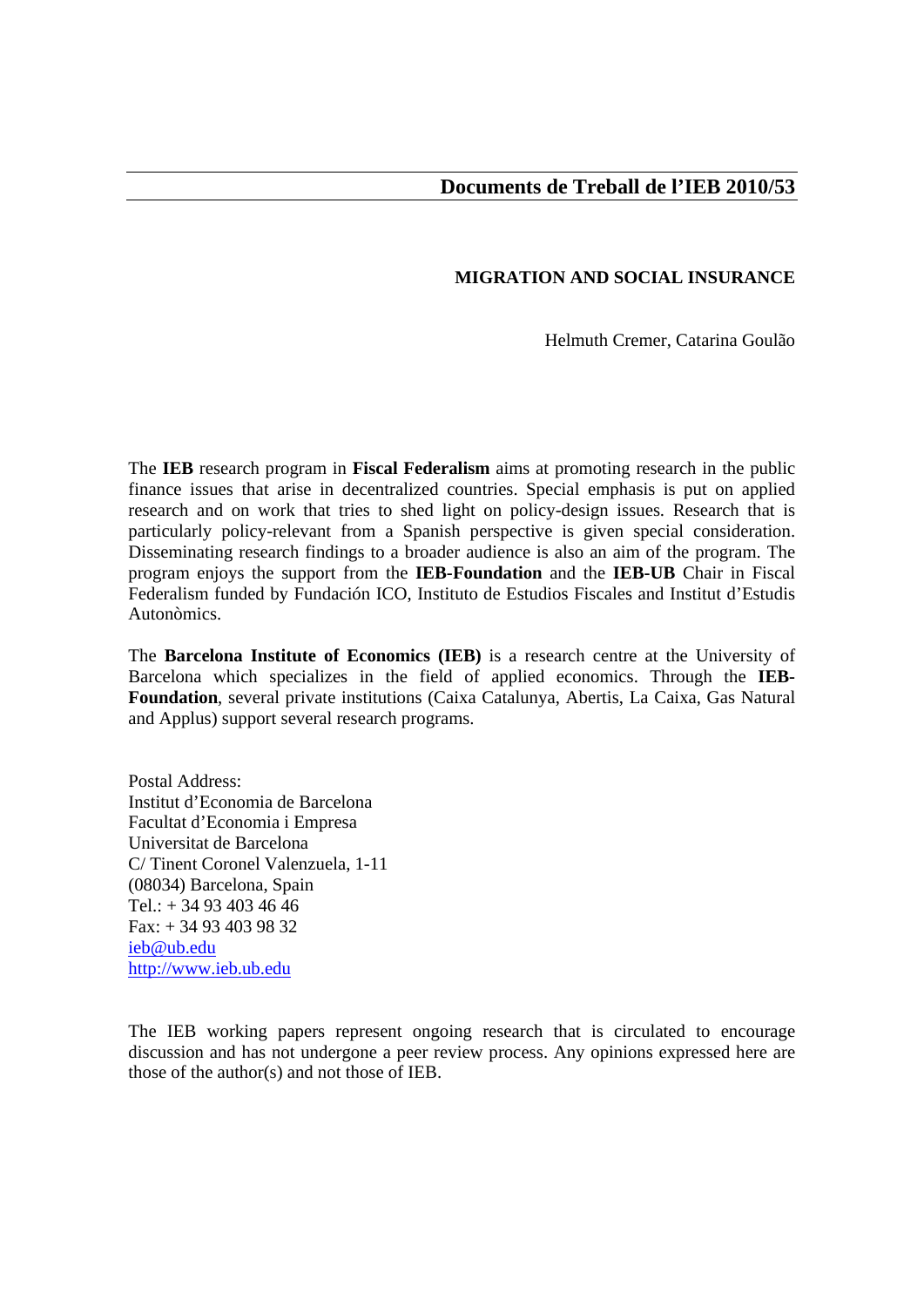# **MIGRATION AND SOCIAL INSURANCE**

Helmuth Cremer, Catarina Goulão

ABSTRACT:In Europe there are countries whose welfare system is more in the tradition of Beveridge (based on universal flat benefits) and others whose system is mainly Bismarkian (based on benefits related to past contributions).Labor mobility across different countries raises concerns about the sustainability of the most generous and redistributive insurance systems. We address the sustainability of more redistributive insurance systems in a context of labor mobility. In a two/countries seting We find out that a Bismarkian insurance policy is never affected by migration but that the Beveridgean one is. Moreover, our results suggest that the race-to-the-bottom affecting tax rates may be more important under Beveridge-Beveridge competition than under Beveridge-Bismarck competition .Additionally, Bismarkian governments may find it beneficially to adopt a Beveridgean policy.

JEL Codes: H23, H70

Keywords: Social insurance, tax competition, mobility, economic integration.

Helmuth Cremer Toulouse School of Economics (University of Toulouse, IDEI, Institut Universitaire de France) 21, Allee de Brienne 31500 Toulouse, France Phone: + 33 5 61 12 86 06 E-mail: helmut@cict.fr

Catarina Goulão Toulouse School of Economics (GREMAQ, INRA) 21, Allee de Brienne 31500 Toulouse, France Phone: + 33 5 61 12 86 06 E-mail: Catarina.Goulao@toulouse.inra.fr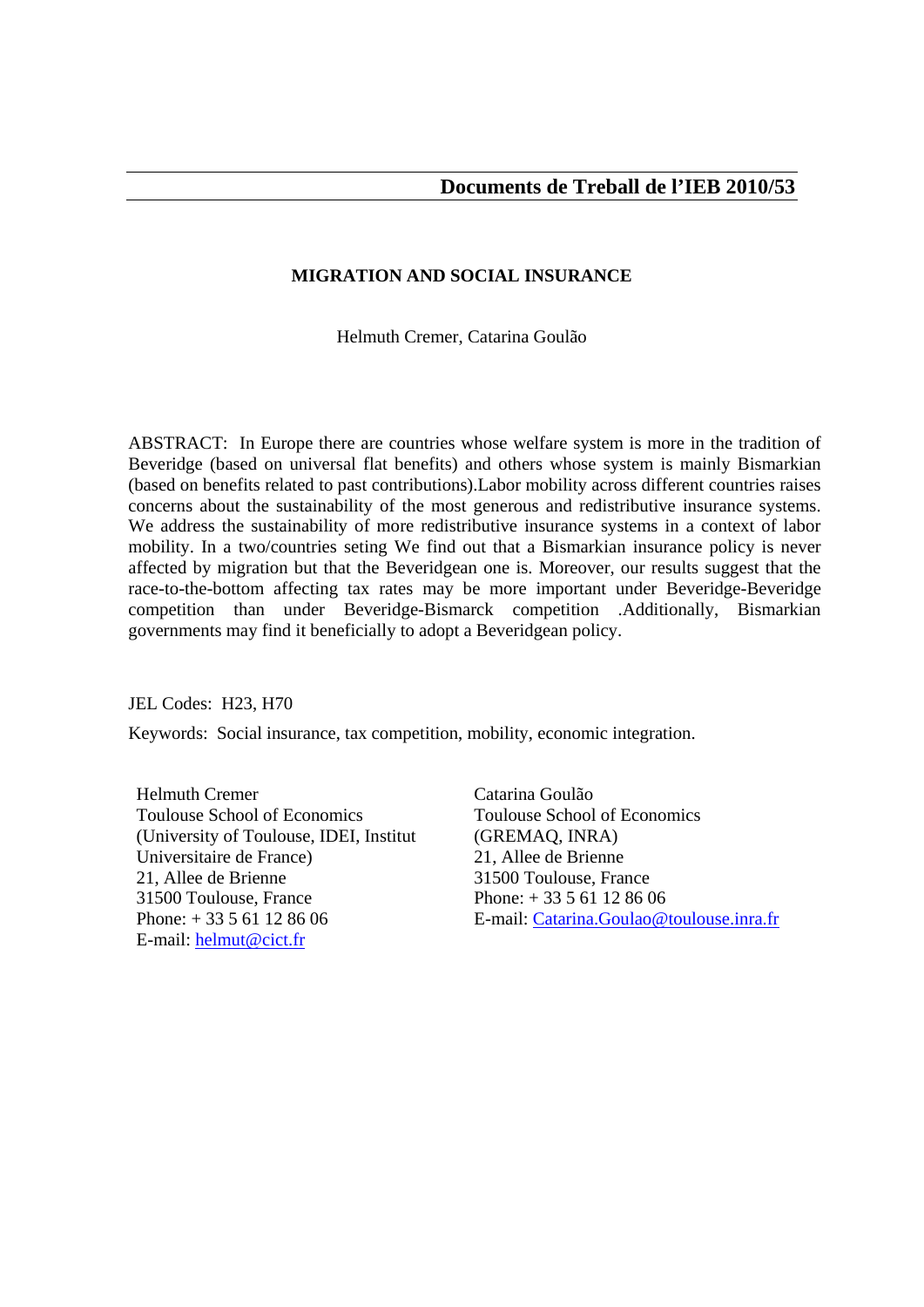# 1 Introduction

European Commission set the year 2006 as the European year of worker's mobility. Even though currently workersí mobility within Europe is not substantially it is expected to gain importance in the years to come. Indeed, politicians are pushing it through as they think that "job mobility is one of the crucial factors in Europe's economic success" (äpidla, 2006). Moreover, younger people are the most mobile with 5% of the age groups 25-34 having moved at least once across EU countries. Finally, the 2004 EU enlargement allowed migration of more mobile citizens with 5% of the 2004 new member states individuals expecting to move to another EU country in the next five years (Vandenbrande et al., 2006).

Mobility across different countries affects the coexistence of different social insurance systems. As a matter of fact, one finds in Europe countries whose welfare system is more in the tradition of Beveridge (based on universal flat benefits) and others whose system is mainly Bismarkian (based on benefits related to past contributions). Since social contributions are related to individual incomes, the more Beveridgean welfare systems have a higher implicit income redistribution. Consequently, mobility raises concerns about the sustainability of the most generous and redistributive systems. The reason is that it can be expected that the most generous and redistributive systems, when facing mobility, will attract the lowest incomes and the highest risks and will repeal the highest incomes and the lowest risks (Sinn, 1990). Therefore, redistribution and the size of benefits would be substantially decreased.

The aim of this project is precisely to conclude about the sustainability of more redistributive insurance systems in a context of labor mobility. The novelty of our approach is twofold. First, we introduce migration costs in the analysis in view of getting more realistic interior solutions. While this assumption is commonly used in a tax competition setting (Hindriks, 1999 and Leite-Monteiro, 1997) to our knowledge it hasn't yet been used in a social competition setting. Second, we will consider a strategic interaction between governments in setting the type, i.e., Beveridge versus Bismark, and the level of social insurance benefits, i.e., the generosity of the system. We will contrast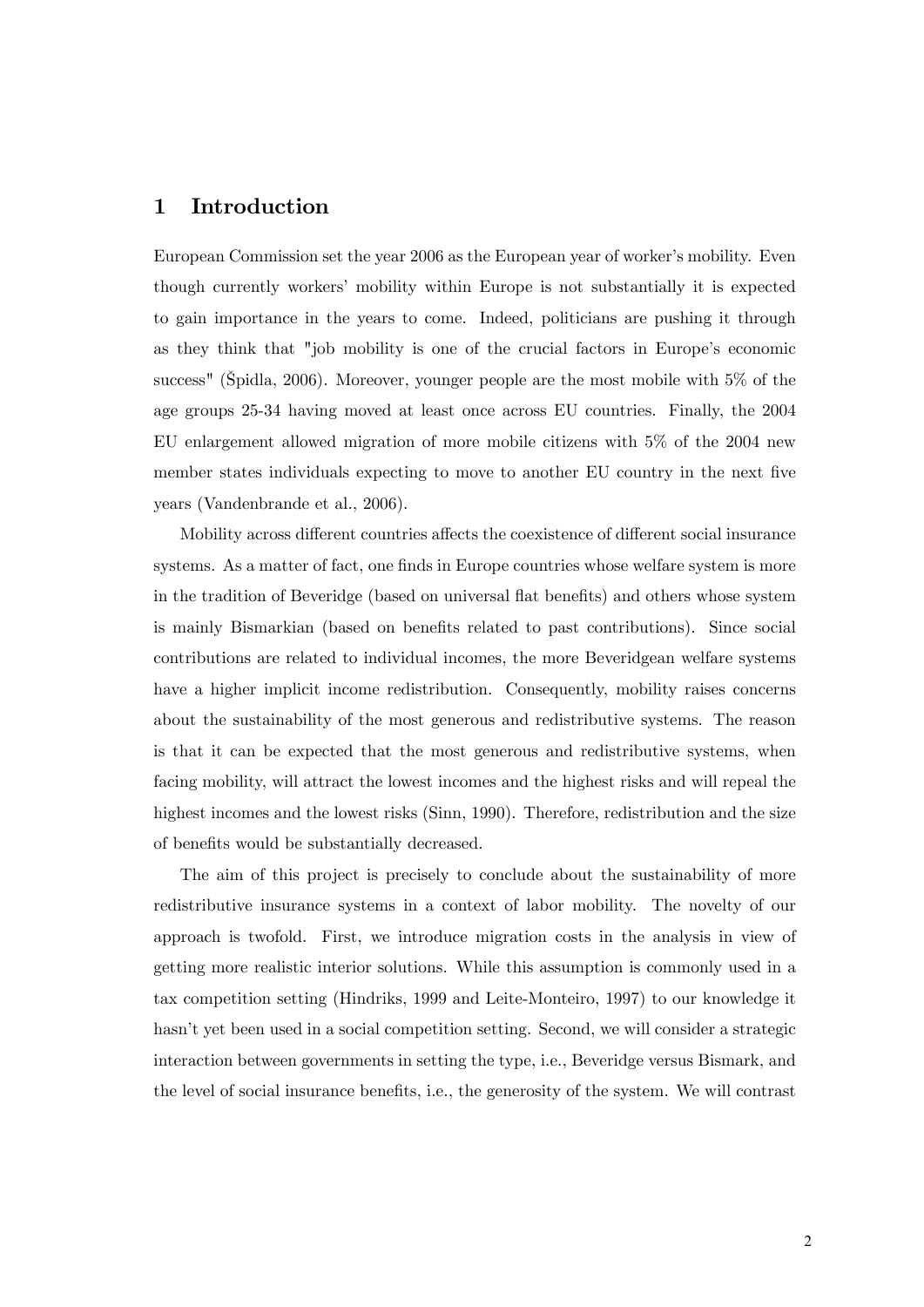the equilibrium arising from if both governments have concerns for redistribution and insurance, if both countries have concerns for insurance only, and if one government has concerns for redistribution and insurance while the other only cares for insurance.

The issue of tax competition in a context of factors mobility has already been widely studied (see Cremer and Pestieau (2004) for a survey). However much needs to be assessed in what concerns social insurance competition. There are mainly two papers closely related to our project. Cremer and Pestieau (1998) study the strategic interaction between benevolent social planners in a two-country setting. They suppose a three-stage decision process where in the first stage, the constitutional stage, social planners decide the degree of redistribution of social insurance (the Bismarkian factor). At the second stage native individuals decide through majority voting on the level of payroll taxes, i.e., the level of benefits. At the third stage individuals decide upon migration. They get the result that if rich are mobile they end up all living in the same country. This implies that one of the countries would insure but not redistribute. Another result is that, when countries adopt the same level of redistribution, the level of benefits is greater the less redistributive (less Bismarkian) is the social insurance system. Finally, at stage one the equilibrium is symmetric, i.e., the planners choose the same level of redistribution. Consequently, all countries would end up with the same Bismarkian factor in contrast to what we observe in reality. Still, that is not what is observed in reality. For this reason in a following paper, Cremer and Pestieau (2003) have analyzed social insurance competition between Bismarkian and Beveridgean systems. Decisions are taken in two stages: the benevolent social planner decides upon the level of benefits, anticipating the migration flows of the second stage. They get the result that all poor may end up migrating towards the Bismarkian country. In both Cremer and Pestieau (1998, 2003) papers bang-bang solutions with all poor/rich migrating towards the same country is due to the absence of migration costs.

Other authors have as well contributed to the literature on social insurance in a context of labour mobility. As Cremer and Pestieau (2003), Lejour and Verbon (1994) also get the result that the impact of economic integration on social insurance depends very much on the type of mobility assumed. However, they have assumed high-risk and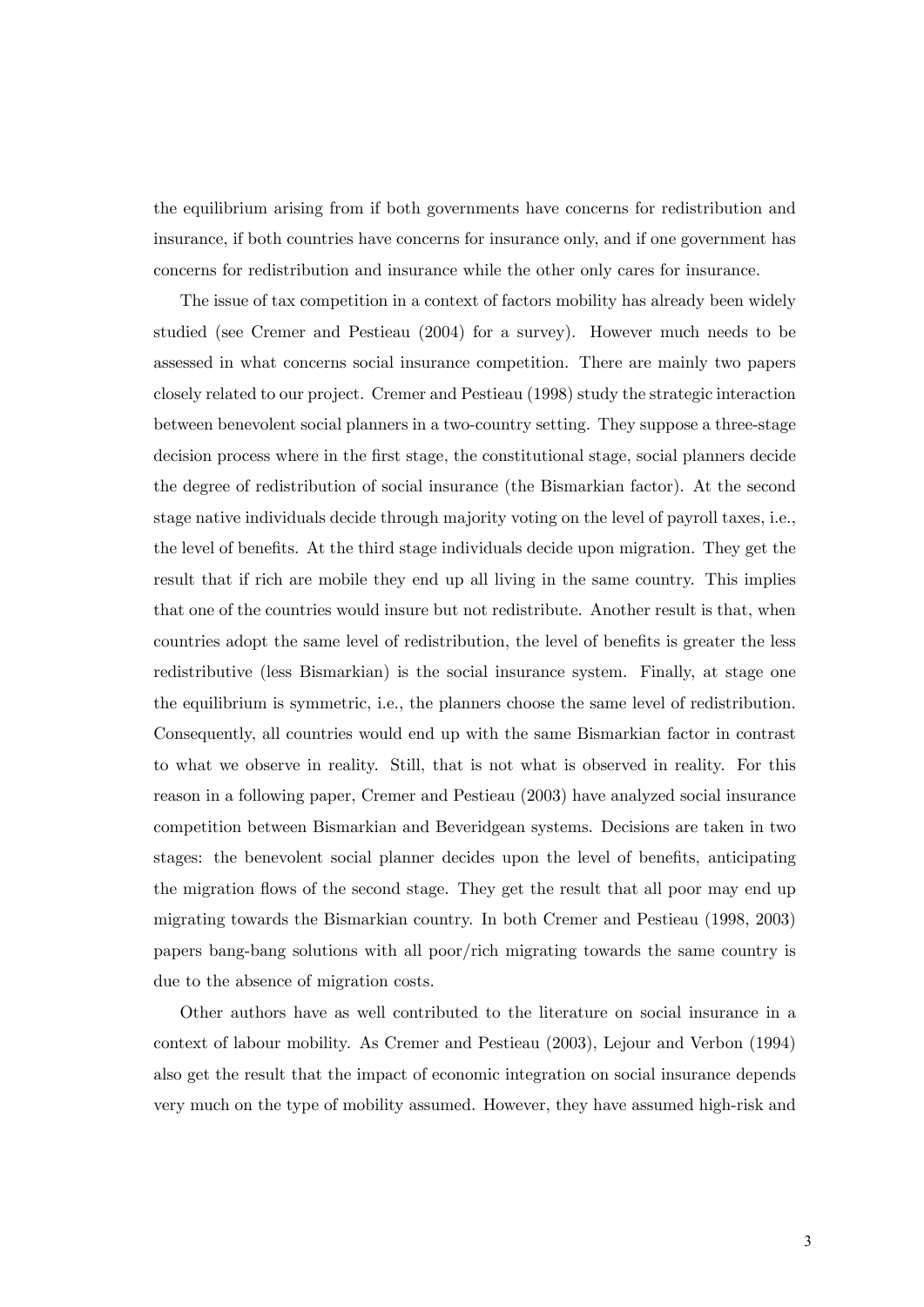low-risk individuals rather then high income and low income individuals. Bureau and Richard (1997) get an analogous result.<sup>1</sup>

In the present paper we consider a two country setting where individuals are endowed with either low or high income and face the risk of loosing it. They are born in one of the countries and can decide their country of residence. Although they have a preference for living in their home country (Leite-Monteiro, 1997 and Hindriks, 1999). This preference for the home country enables to get rid off the bang bang solutions, present for example in Cremer and Pestieau (1998, 2003). The social planner aims at maximizing the welfare of its natives (in contrast of its residents).

The timing of decisions is as follows. The type of social insurance benefits is, at first, given and governments implement either a Bismarkian or a Beveridgean social insurance policy. At a first stage of interaction, governments choose noncooperatively the level of payroll taxes, i.e., the size of the system. Knowing the type and size of the system, individuals decide about their country of residence. Governments care for their natives only and when setting the payroll tax they anticipate the migration equilibrium. We will consider three scenarios: one in which both countries adopt a Beveridgean social policy, another in which both adopt a Bismarkian one, and finally one in which one country adopt a Beveridgean and the other a Bismarkian policy. An important contribution of the present paper is that we justify the adoption of different types of system by considering different types of governments' preferences. Therefore we allow for governments to care for redistribution and insurance or insurance only. Finally, given governments' preferences we illustrate the role of a strategic choice of the type of the system.

Our paper is organized as follows. In Section 2 we introduce the model and in Section 3 we characterize the governments' choices under autarky; it constitutes thus our benchmark. In Section 4.1 we characterize the tax competition among Bismarkian governments, in Section 4.2 between Beveridgean governments and in Section 4.3 we

 $1$ Another line of research has dealt with the effect of social insurance incentives on human capital investment. Poutvaara (2007) gets the result that labor mobility increases investments in human capital in the Beveridgean country but reduces that of migrants from Bismarkian towards the Beveridgean country.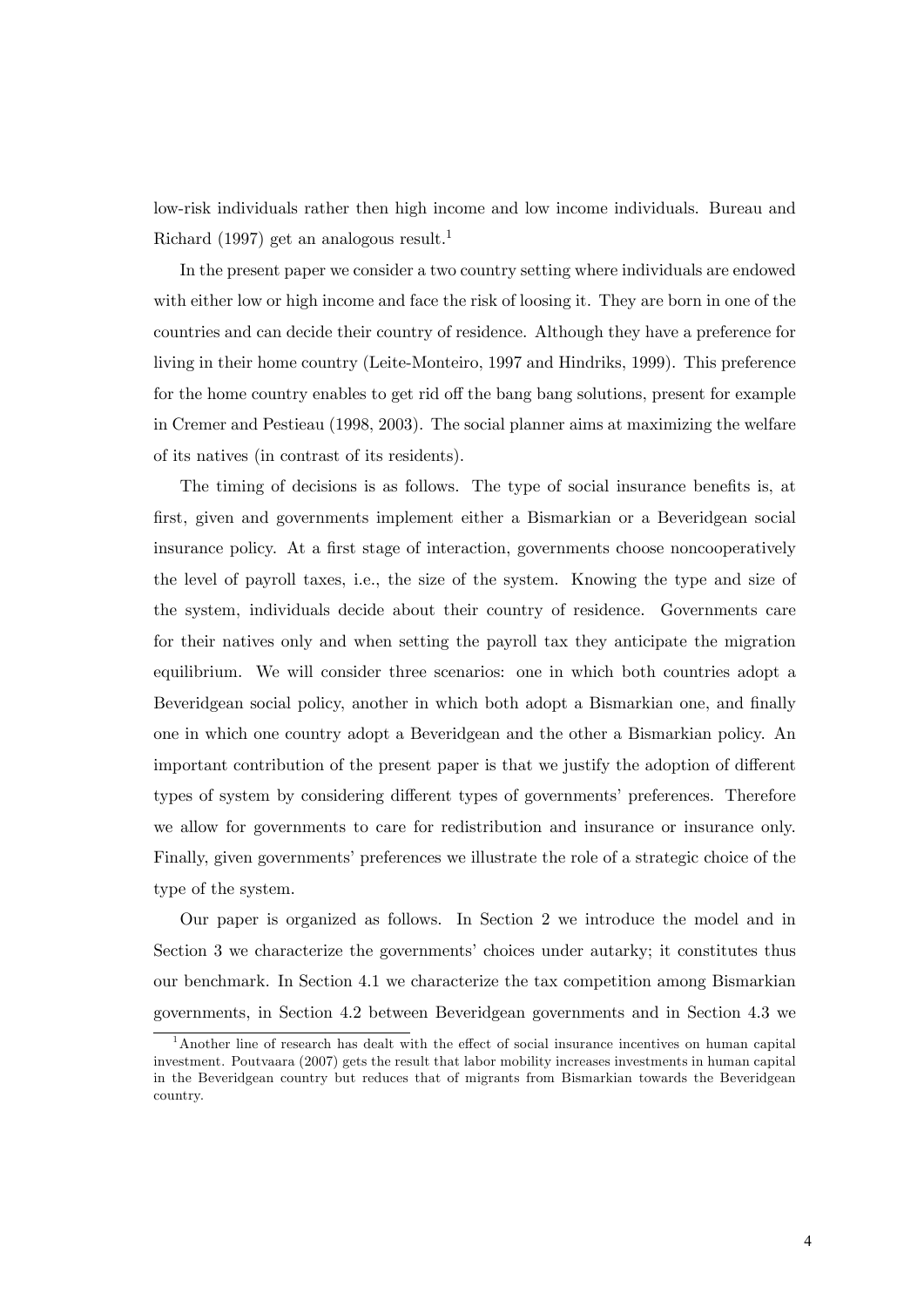consider the third possibility in which one government implements a Beveridgean policy and the other a Bismarkian one. In Section 5 we provide numerical examples for our theoretical results. Section 6 considers the strategical choice of the type of system. Finally, Section

# 2 Setup

There are two countries, indexed by  $A$  and  $B$ . Individuals differ in their wage,  $w_i$ , with  $i = L, H$  and  $w_L < w_H$ . Labor supply is inelastic and normalized at one so that  $w_i$  also represents exogenous income. The size of high-income (also referred to as "rich") and low-income (also referred to as "poor") populations are each set at one. Individuals also differ with respect to their preference for living in a country. Their taste is captured by the parameter  $x \in [0, 1]$  (Monsoorian and Myers, 1993, and Hindriks, 1999), uniformly distributed over  $[0, 1]$  for both high- and low-income individuals. Preferences of an individual i, who lives in country  $A$  or  $B$  are respectively defined by

$$
U_i^A = \ln \left[ w_i^A \right] + 1 - x \tag{1}
$$

$$
U_i^B = \ln \left[ w_i^B \right] + x,\tag{2}
$$

where  $w_i^j$  $i<sub>i</sub>$ , is the individual's disposable income when residing in country  $j = A, B$ . Country A's natives are individuals with a taste parameter  $x \leq 1/2$  and country B's natives those with a taste parameter  $x > 1/2$ . Consequently both countries have a native population of 1, equally composed of low- and high-income individuals.

#### <FIGURE 1 about here>

For the ease of exposition we suppose for the time being that only low-income individuals face the risk to loose their income, with a probability of  $1/2$ . In Section 5 we shall relax this assumption and consider that all individuals face the risk to loose their income. National governments provide social insurance which gives poor individuals a benefit in the bad state of nature (when they loose their earning ability). Social insurance is financed by taxes, with the tax base depending on the type of system. When the system is Bismarckian there is no redistribution and benefits to the lowincome individuals are financed by taxes levied on low-income individuals. Under a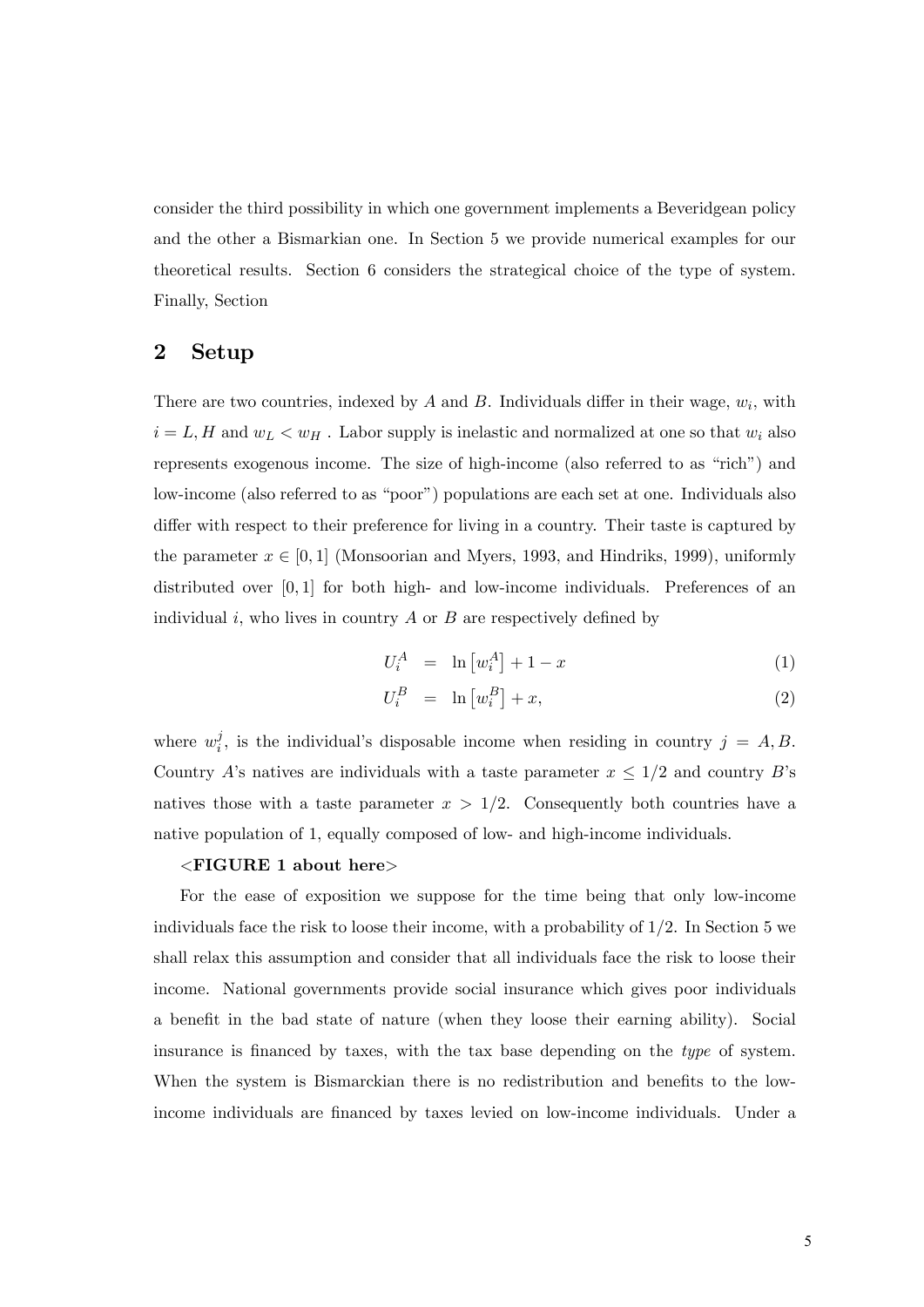Beveridgean system, on the other hand, the benefits to the low income individuals are Önanced by a proportional tax levied on both income classes at a uniform rate.

We assume, for the time being, that the system which is adopted and the preferences of the respective government go hand in hand. In other words, a Bismarckian government implements a Bismarckian system, while a Beveridgean government selects a Beveridgean system. Governments are labeled according to their preferences, which may or may not reflect a concern for redistribution.<sup>2</sup>

We adopt a specification of social welfare which explicitly distinguishes between redistribution across income classes and the provision of insurance (which can be thought about as redistribution between states of nature). To do so, define the certainty equivalent of a low-income individual,  $CE<sub>L</sub><sup>j</sup>$ , who lives in country  $j = A, B$ , as

$$
\ln\left[CE_{L}^{j}\right] = \frac{1}{2}\ln\left[w_{L}(1-t_{L}^{j})\right] + \frac{1}{2}\ln\left[b^{j}\right]
$$
\n
$$
CE_{L}^{j} = \left(w_{L}(1-t_{L}^{j})b^{j}\right)^{1/2},
$$
\n(3)

where  $t_l^j$  $\mu_L^j$  is the tax rate for low income individuals in country j, and  $b^j$  the benefit they receive in case of income loss. High income individuals do not face any uncertainty, and their certainty equivalent is simply given by

$$
CE_H^j = w_H (1 - t_H^j),\tag{4}
$$

where  $t_H^j$  is the tax rate applied to rich individuals in country j. For simplicity, we concentrate at this point on the case when no migration occurs, so that there is no need to distinguish between residents and natives. Preferences of country  $A$ 's and  $B$ 's governments are respectively given by

$$
SWF^{A} = \int_{0}^{1/2} \frac{(CE_{L}^{A})^{1-\rho^{A}} - 1}{1-\rho^{A}} + \frac{(CE_{H}^{A})^{1-\rho^{A}} - 1}{1-\rho^{A}} + 2\int_{0}^{1/2} (1-x) dx
$$
 (5)

$$
SWF^B = \int_{1/2}^1 \frac{(CE_L^B)^{1-\rho^B} - 1}{1-\rho^B} + \frac{(CE_H^B)^{1-\rho^B} - 1}{1-\rho^B} dx + 2 \int_{1/2}^1 x \, dx,\tag{6}
$$

where  $\rho^j \geq 0$  represents the government's "preference for redistribution". When  $\rho^j = 0$ , redistribution across income groups does not provide any social benefits (while insurance does). At the other extreme,  $\rho^j \to \infty$  yields a Rawlsian social welfare function.

<sup>&</sup>lt;sup>2</sup>This assumption will be relaxed in Section 6.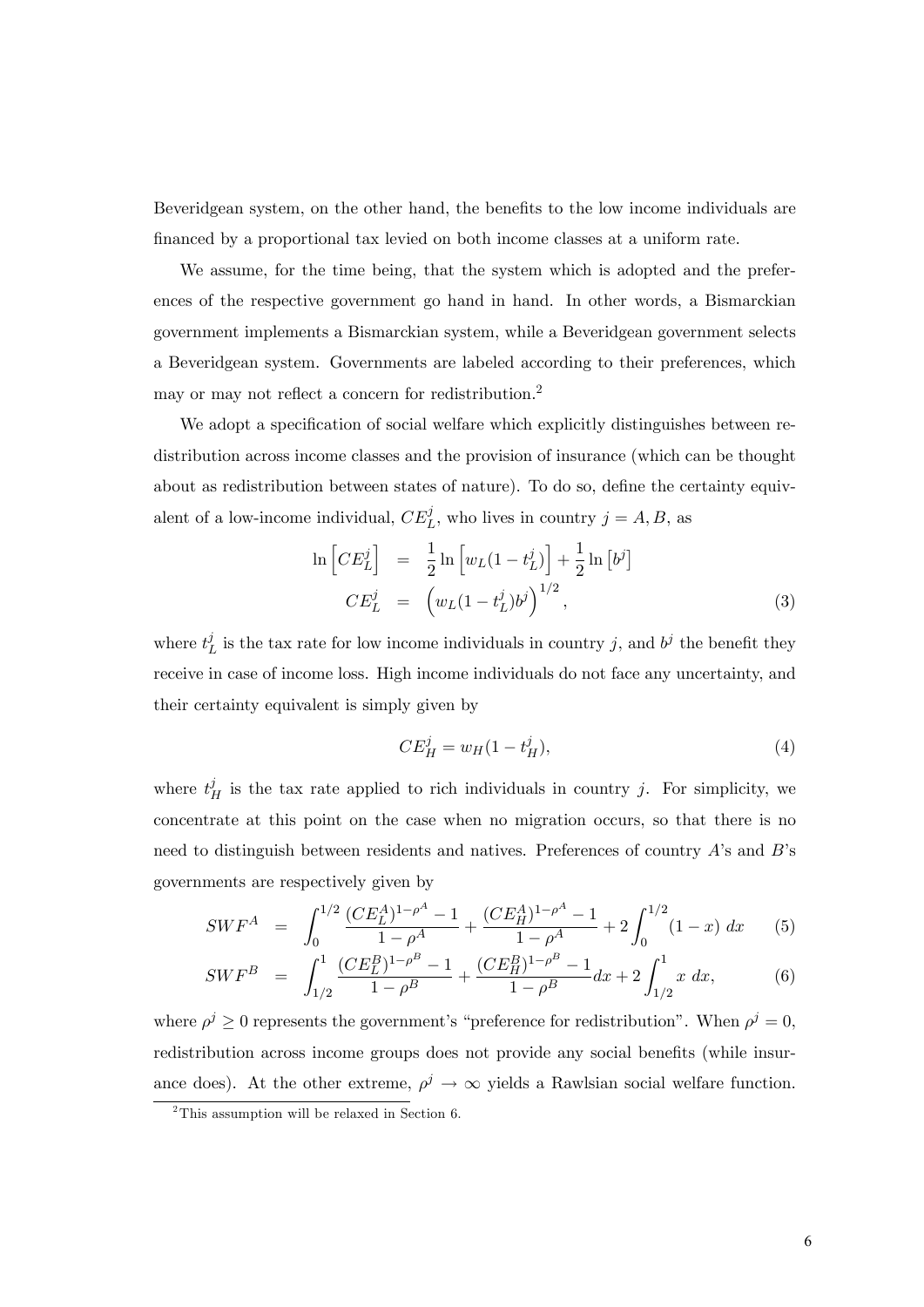The last term on the RHS of both expressions accounts for low and high income individuals' utility for living in the home country. We consider two specifications of social preferences. The first assumes  $\rho^j = 0$  and reflects the absence of income redistribution concerns characteristic of Bismarckian countries. The second assumes  $\rho^j = 1$ , reflecting some income redistribution concern characteristic of Beveridgean countries (and being conveniently simplified to logarithmic). To sum up government  $A$ 's preferences are given by either of the following two expressions

$$
SWF^{A} = \int_{0}^{1/2} \ln(CE_{L}^{A}) + \ln(CE_{H}^{A})dx + 2\int_{0}^{1/2} (1-x) dx, \text{ if } \rho^{A} = 1 \tag{7}
$$

$$
SWF^{A} = \int_{0}^{1/2} (CE_{L}^{A} - 1) + (CE_{H}^{A} - 1)dx + 2 \int_{0}^{1/2} (1 - x) dx, \text{ if } \rho^{A} = 0 \quad (8)
$$

with analogous expressions applying for government  $B$ <sup>3</sup>. Observe that expression (7) can also be interpreted as a simple utilitarian welfare function (sum of individual utilities) defined without the detour of certainty equivalents. When mobility and the possibility of tax competition are introduced, three different cases of can arise:  $(i)$  Both countries have Bismarckian type of preferences (insurance concerns only, with  $\rho^A = 0$ , and  $\rho^B = 0$ );  $(ii)$  Both countries have Beveridgean type of preferences (insurance and redistribution concerns, with  $\rho^A = 1$ , and  $\rho^B = 1$ ); and *(iii)* Government A has Beveridgean type of preferences while Planner B has Bismarckian ones  $(\rho^A = 1 \text{ and } \rho^B = 0)$ .

# 3 Autarky

To have a benchmark we first look at the optimal choices of Bismarckian and Beveridgean governments when migration is not possible. We adopt the perspective of country A, but similar results are easily obtained for country B.

In the case of a Bismarckian system, the poor individuals insure among themselves while rich individuals do not contribute  $(t_H^A = 0)$ . This means that the only implicit redistribution is within the class of low income individuals, from those in the good state of nature (no income loss) towards those in the bad one (income loss). With a loss

 $3$ Both of these expression are valide under autharky; they may have to be amended once mobility is introduced.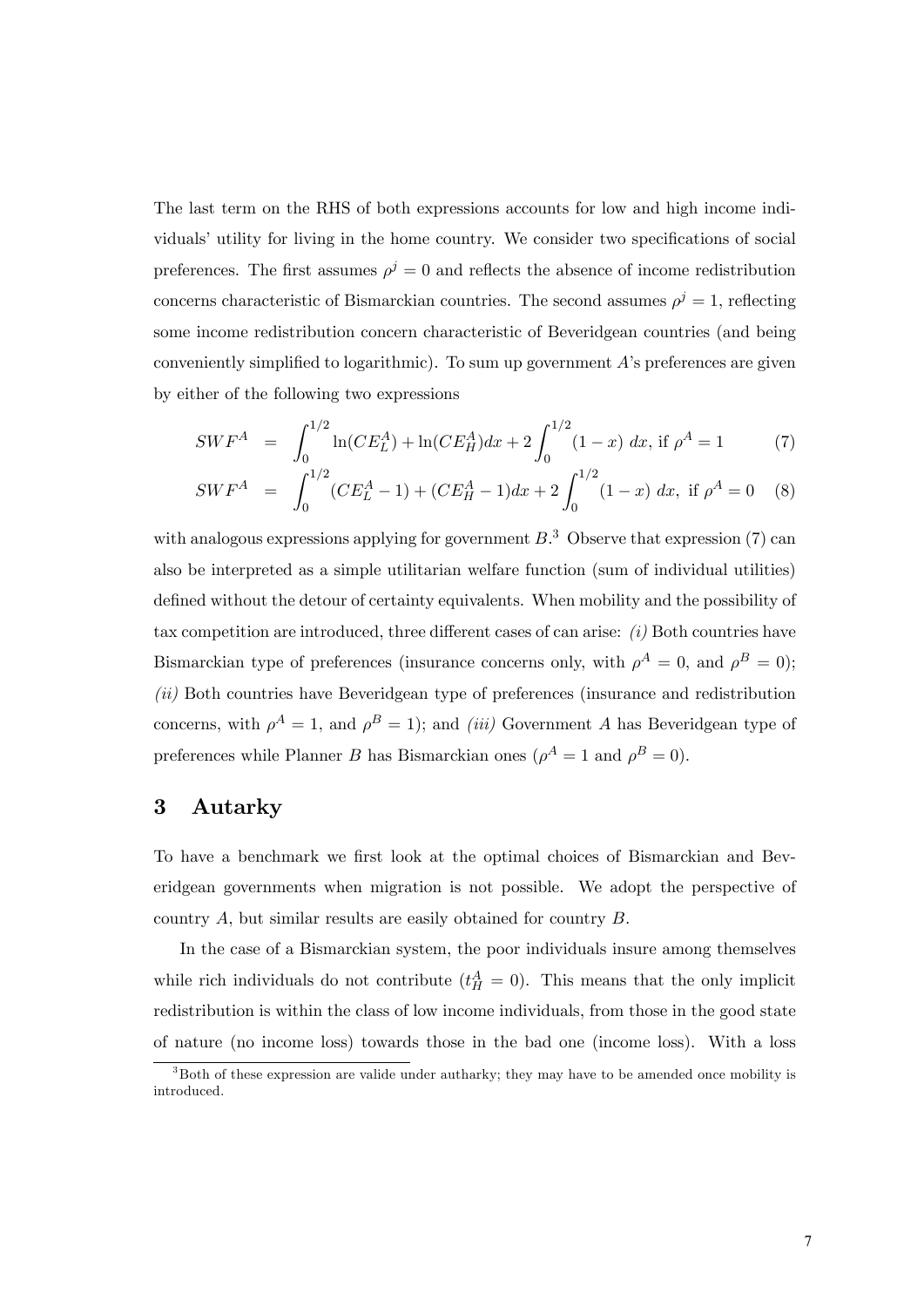probability of  $1/2$  budget-balancing benefits are given by

$$
b^A = w_L t_L^A. \tag{9}
$$

Substituting (9) into (3) and simplifying yields

$$
CE_L^A = w_L(1 - t_L^A)t_L^A,
$$

while  $t_H^A = 0$  implies  $CE_H^A = w_H$ . Substituting into (8) and rearranging we obtain

$$
SWF^{A} = \frac{1}{2}[w_{L}(1-t_{L}^{A})t_{L}^{A} + w_{H}] + 2\int_{0}^{0.5} (1-x) dx.
$$
 (10)

Maximizing this expression with respect to  $t_L^A$ 

$$
t_L^{BIS} = \frac{1}{2}.\tag{11}
$$

This result does not come as a surprise: under autarky, the Bismarckian planner provides full insurance at the actuarially fair price.<sup>4</sup>

Turning to the Beveridgean government, it provides insurance to the low income individuals financed by a tax levied on both income classes at a uniform rate  $t_L^A = t_H^A =$  $t^A$ . The government's budget constraint requires

$$
\frac{1}{4}b^A = \frac{1}{4}w_L t^A + \frac{1}{2}w_H t^A,
$$

so that benefits are given by

$$
b^A = (w_L + 2w_H) t^A.
$$

Using this condition along with equation  $(7)$  the Beveridgean government's welfare function can be rewritten as

$$
SWF^{A} = \frac{1}{2} \ln \left[ w_{L} (1 - t^{A}) \right] + \frac{1}{2} \ln \left[ (w_{L} + 2w_{H}) t^{A} \right] + \ln(w_{H} (1 - t^{A})) dx + 2 \int_{0}^{1/2} (1 - x) dx.
$$

Maximizing this expression with respect to  $t^A$  yields the solution  $t^{BEV} = 1/4$ .

 $\overline{4}$ This property holds for any (strictly) concave utility function (and not just the logarithmic specification).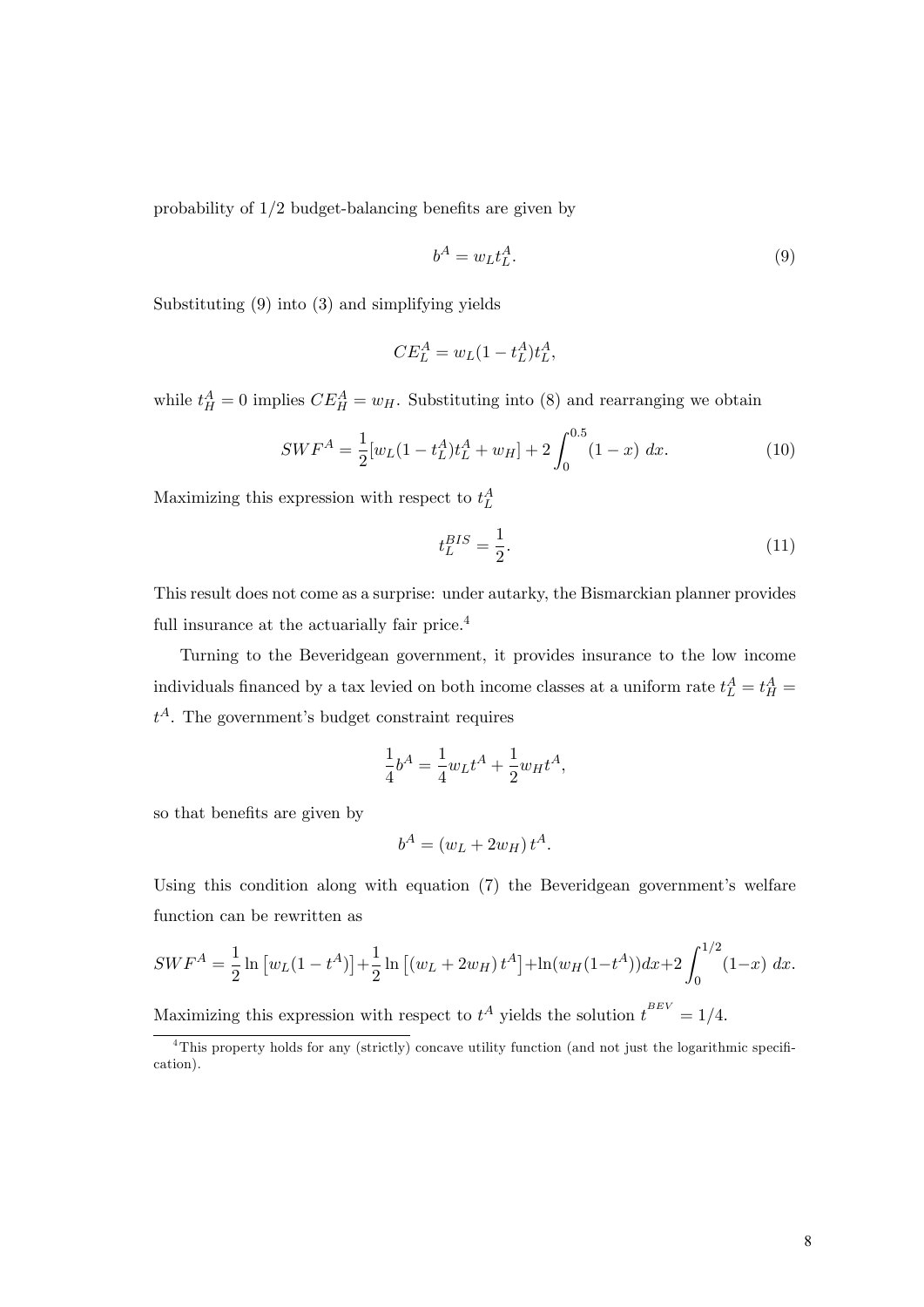# 4 Migration of low income individuals

We now introduce the possibility of the poor migrating to the other country. The timing is the following. At Stage 1 both governments simultaneously choose taxes. Then, at Stage 2 low income individuals decide upon their country of residence. Finally, at Stage 3 the state of nature is realized for poor individuals (who may or may not loose their earning ability).

We suppose that a country's type of system (Beveridgean or Bismarckian) is given and determined by its government's preferences. Low income individuals' migration flows are defined with respect to native populations. Consequently, as long as there is some migration flow, the low income resident populations differ from the native ones. This affects both the budget constraint and the welfare functions. Although governments only care about their natives they supply social insurance to *all* their residents. On the other hand, governments do care also for their natives who are living abroad and subjected to other social insurance systems.

Let  $\hat{x}_L$  denote the index of the marginal individual, who is indifferent between living in country  $A$  or in country  $B$ . It is defined as solution to

$$
\frac{1}{2}\ln\left[w_L(1-t_L^A)\right] + \frac{1}{2}\ln\left[b^A\right] + (1-\hat{x}_L) = \frac{1}{2}\ln\left[w_L(1-t_L^B)\right] + \frac{1}{2}\ln\left[b^B\right] + \hat{x}_L,\tag{12}
$$

if such a solution exists. Poor individuals with a taste parameter lower than  $\hat{x}_L$  decide to live in country A. When (12) has no solution we set  $\hat{x}_L = 1$  when  $U_L^A > U_L^B$  for all x and  $\hat{x}_L = 0$  in the opposite case. Throughout the paper we concentrate on the case where  $\hat{x}_L$  is interior. This is necessarily true in a symmetric equilibrium, but it may or may not be true in asymmetric settings. Still, we focus precisely on interior solutions as bang bang solutions, with all individuals migrating towards a same country, have already been addressed in the literature (see for instances Cremer and Pestieau, 2003).

We now study how the possibility of migration affects competition among different types of insurance systems.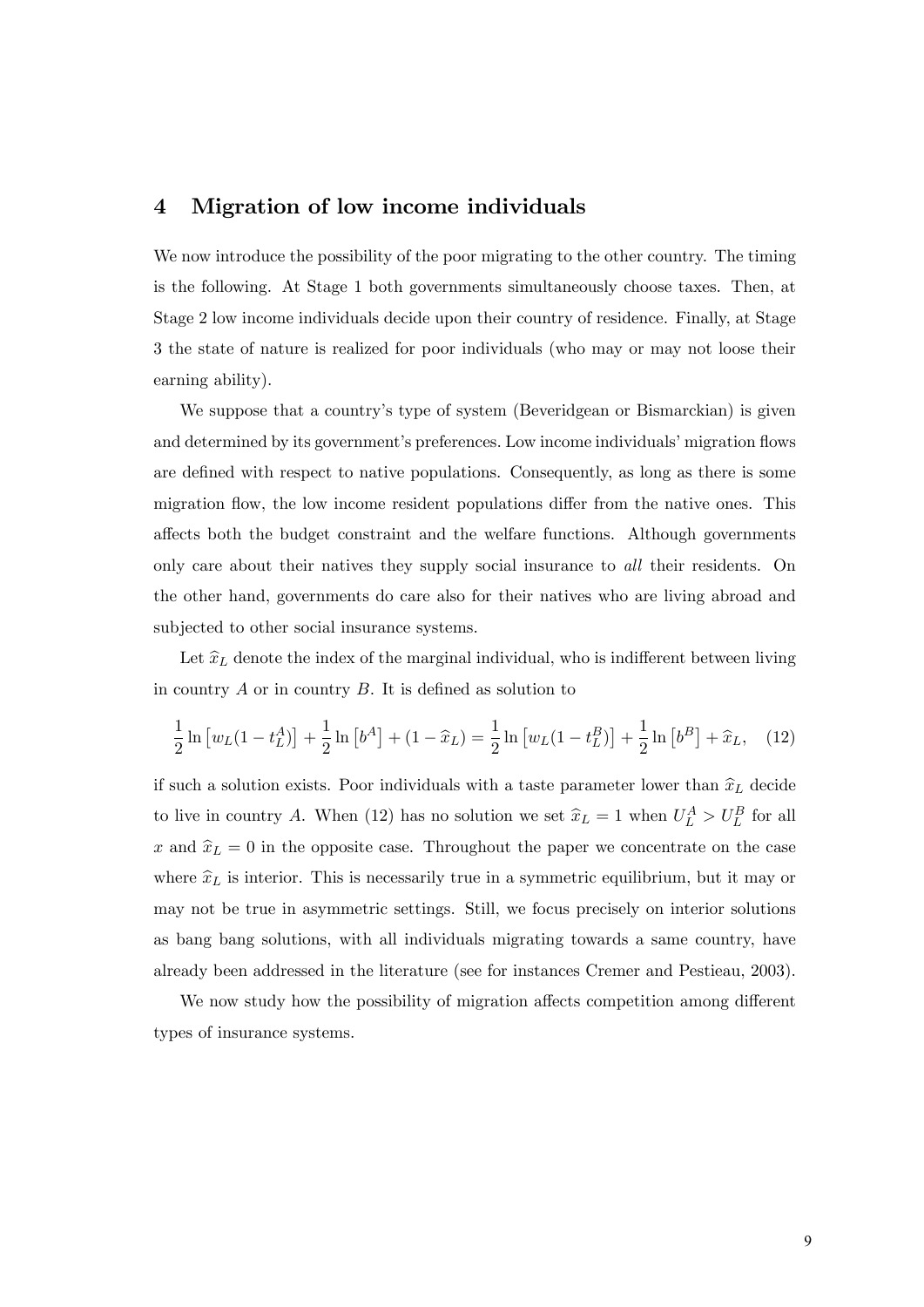### 4.1 Bismarck Bismarck tax competition

Recall that when migration is not possible, Bismarckian governments tax their low income individuals at  $1/2$  providing them with full insurance. Under migration a government's policy choice affects the residential decision of both countries natives. To study a symmetric equilibrium we focus on country  $A$ 's perspective and assume without loss of generality that  $\hat{x}_L \ge 1/2$ .<sup>5</sup> The budget constraint is

$$
\frac{1}{2}\hat{x}_L b^A = \frac{1}{2}\hat{x}_L t_L^A.
$$
\n(13)

As long as  $\hat{x}_L > 0$  this condition simplifies to

$$
b^A = w_L t_L^A,\tag{14}
$$

which is exactly identical to  $(9)$ , the Bismarckian budget constraint under autarky. This does not come as a surprise. As low income residents insure among themselves (pay an actuarially fair rate), migration does not affect the budget constraint of the social insurance system. Furthermore, for  $\hat{x}_L \geq 1/2$  government A's welfare function continues to be given by

$$
SWF^{A} = \int_{0}^{0.5} (CE_{L}^{A} - 1) + (CE_{H}^{A} - 1)dx + 2 \int_{0}^{0.5} (1 - x) dx,
$$
 (15)

which is the same as under autarky, because no native of country  $A$  has migrated to the other country. Substituting for  $CE_L^A$  and  $CE_H^A$  from equations (3) and (4), and using the budget constraint it is then plain that we return to equation (10), the expression of welfare under autarky. Consequently we obtain the same solution, namely  $t_L^A = t_L^B = t_L^{BISBIS} = 1/2$ , (where the subscript *BISBIS* stands for country A's and country  $B$ 's type of insurance policy, respectively, Bismarckian and Bismarckian). Since  $t_L^A = t_L^B$ , there is no migration in equilibrium  $(\hat{x}_L = 1/2)$ .

## 4.2 Beveridge Beveridge Tax Competition

We examine how migration affects Beveridge Beveridge tax competition. Each government charges the same tax rate to both resident income classes, so that  $t_L^A = t_H^A = t^A$ ,

 $\overline{5}$ To avoid a tedious exposition, and anticipating the migration ewuilibrium, we focus on  $\hat{x}_L \geq 1/2$ , but the analogous exercise can be done to  $\hat{x}_L < 1/2$ .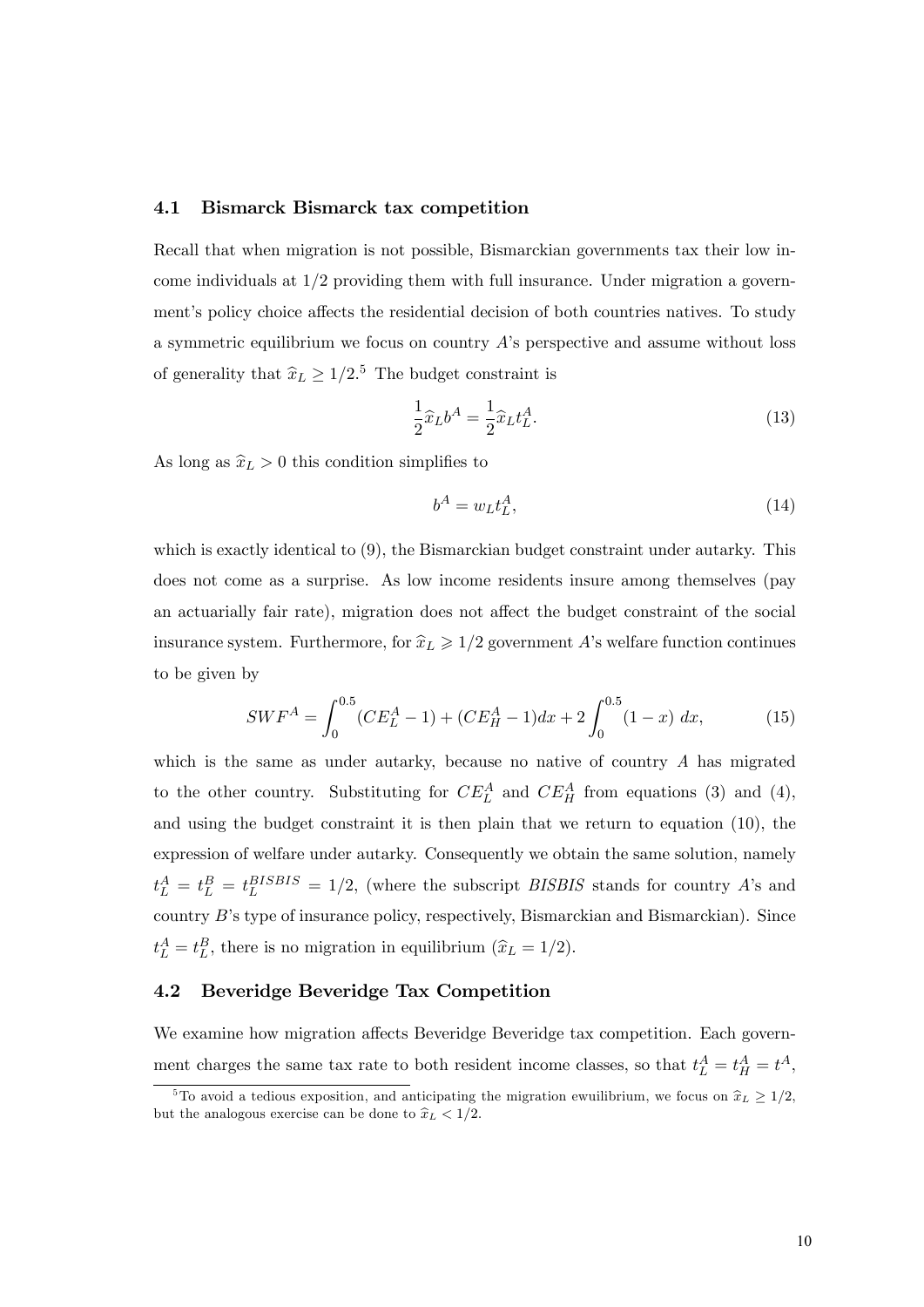and  $t_L^B = t_H^B = t^B$ . As before we focus on Planner A with  $\hat{x}_L \ge 1/2$ . In contrast to the Bismarck-Bismarck competition case, migration now affects the budget constraint

$$
\frac{1}{2}\hat{x}_{L}b^{A} = \frac{1}{2}\hat{x}_{L}w_{L}t^{A} + \frac{1}{2}w_{H}t^{A},
$$
\n(16)

so that the level of benefits are now given by

$$
b^A = \left(w_L + \frac{w_H}{\hat{x}_L}\right) t^A.
$$
\n(17)

Note surprisingly, for a given tax rate, the level of benefit in country  $A$  decreases as the size of the poor population increases (as  $\hat{x}_L$  raises). Substituting (17) into (12), the definition of  $\widehat{x}_L$ , yields

$$
\frac{1}{2}\ln\left[w_L(1-t^A)\right] + \frac{1}{2}\ln\left[\left(w_L + \frac{w_H}{\hat{x}_L}\right)t^A\right] + (1-\hat{x}_L) =
$$
\n
$$
\frac{1}{2}\ln\left[w_L(1-t^B)\right] + \frac{1}{2}\ln\left[\left(w_L + \frac{w_H}{1-\hat{x}_L}\right)t^B\right] + \hat{x}_L.
$$
\n(18)

Totally differentiating this expression and rearranging, we obtain

$$
\frac{\partial \hat{x}_L}{\partial t^A} = \frac{\frac{1}{2t^A} - \frac{1}{2(1-t^A)}}{2 + \frac{w_H}{2(w_L + \frac{w_H}{1-\hat{x}_L})(1-\hat{x}_L)^2} + \frac{w_H}{2(w_L + \frac{w_H}{\hat{x}_L})\hat{x}_L^2}},\tag{19}
$$

which is positive provided that  $t^A < 1/2$ . In words, the size of the low income population increases with the tax rate as long as the price of insurance is below the actuarial fair price. Conversely, when a country cuts its tax rate, it will incite some of its poor residents to move to the other country. For future reference, note that when  $t^A = t^B$ , we have  $\widehat{x}_L = 1/2$  and expression (19) simplifies to

$$
\frac{\partial \hat{x}_L}{\partial t^A} = \frac{\frac{1}{2t_A} - \frac{1}{2(1-t_A)}}{2 + \frac{2w_H}{w_L + 2w_H}}.\tag{20}
$$

Using the budget constraint, welfare of the Beveridgean government A (for  $\hat{x}_L \geq 1/2$ ), defined by equation  $(7)$ , can be expressed as follows

$$
SWF^{A} = \frac{1}{4} \ln \left[ w_{L}(1 - t^{A}) \right] + \frac{1}{4} \ln \left[ \left( w_{L} + \frac{w_{H}}{\hat{x}_{L}(t^{A}, t^{B})} \right) t^{A} \right] + \frac{1}{2} \ln \left[ w_{H}(1 - t^{A}) \right] + 2 \int_{0}^{0.5} (1 - x) dx.
$$
 (21)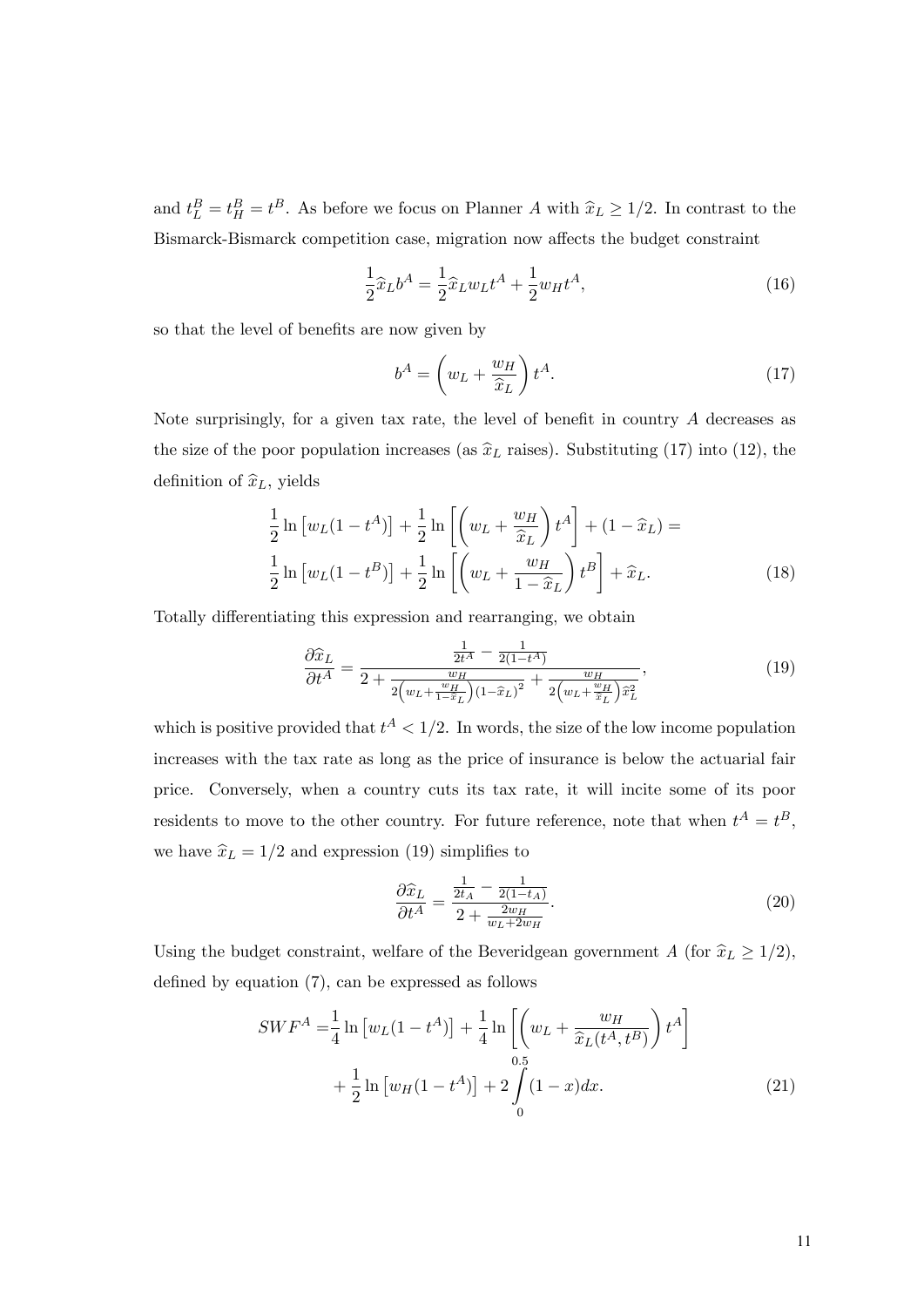To understand this expression, recall that with  $\hat{x}_L \geq 1/2$  all natives of country A live in country  $A$ . The first term on the RHS concerns the poor who do not experience an income loss, while the second term accounts for the poor who suffer an income loss (and receive social benefits). The third term represents the utility of consumption of the rich whereas the last terms measures the utility from living in country  $A$ , derived through the taste parameter  $x$ .

Differentiating welfare with respect to  $t^A$  yields the following FOC

$$
F^{BEVBEV} = \frac{-3}{4(1 - t^A)} + \frac{1}{4t^A} + \frac{w_H}{4(w_L + \frac{w_H}{\hat{x}_L})} - \frac{\partial \hat{x}_L / \partial t^A}{\hat{x}_L^2} = 0.
$$
 (22)

Using (20), setting  $t = t^A = t^B$  and  $\hat{x}_L = 1/2$  and solving show that in a symmetric equilibrium the tax rate is given by

$$
t^{BEVBEV} = \frac{1}{4} \left( \frac{4w_H + 2w_L}{5w_H + 2w_L} \right) < \frac{1}{4}.
$$
 (23)

To interpret this result, recall that the tax rate under autarky is equal to  $1/4$ ; see Section 3 . In the Beveridgean case, migration and the induced tax competition thus results in a lower tax rate and a reduced level of social insurance. Not surprisingly, this result obtains even when there is effectively no migration in equilibrium, and it is in sharp contrast to the outcome of Bismarckian systems.

Summing up our results for the symmetric cases, we show that tax competition represents no threat to Bismarckian systems, while it leads to a lower (but positive) level of social protection with Beveridgean systems. These results are quite in line with conventional wisdom but they are of limited interest for practical policy issues because they only concern symmetric settings. The most interesting issues arise for the asymmetric cases to which we now turn.

### 4.3 Beveridge Bismarck Tax Competition

Suppose now that country  $A$  is Beveridgean while country  $B$  is Bismarckian. Benefits in country A continue to be given by equation  $(17)$  and those in country B are determined by

$$
b^B = w_L t_L^B,\t\t(24)
$$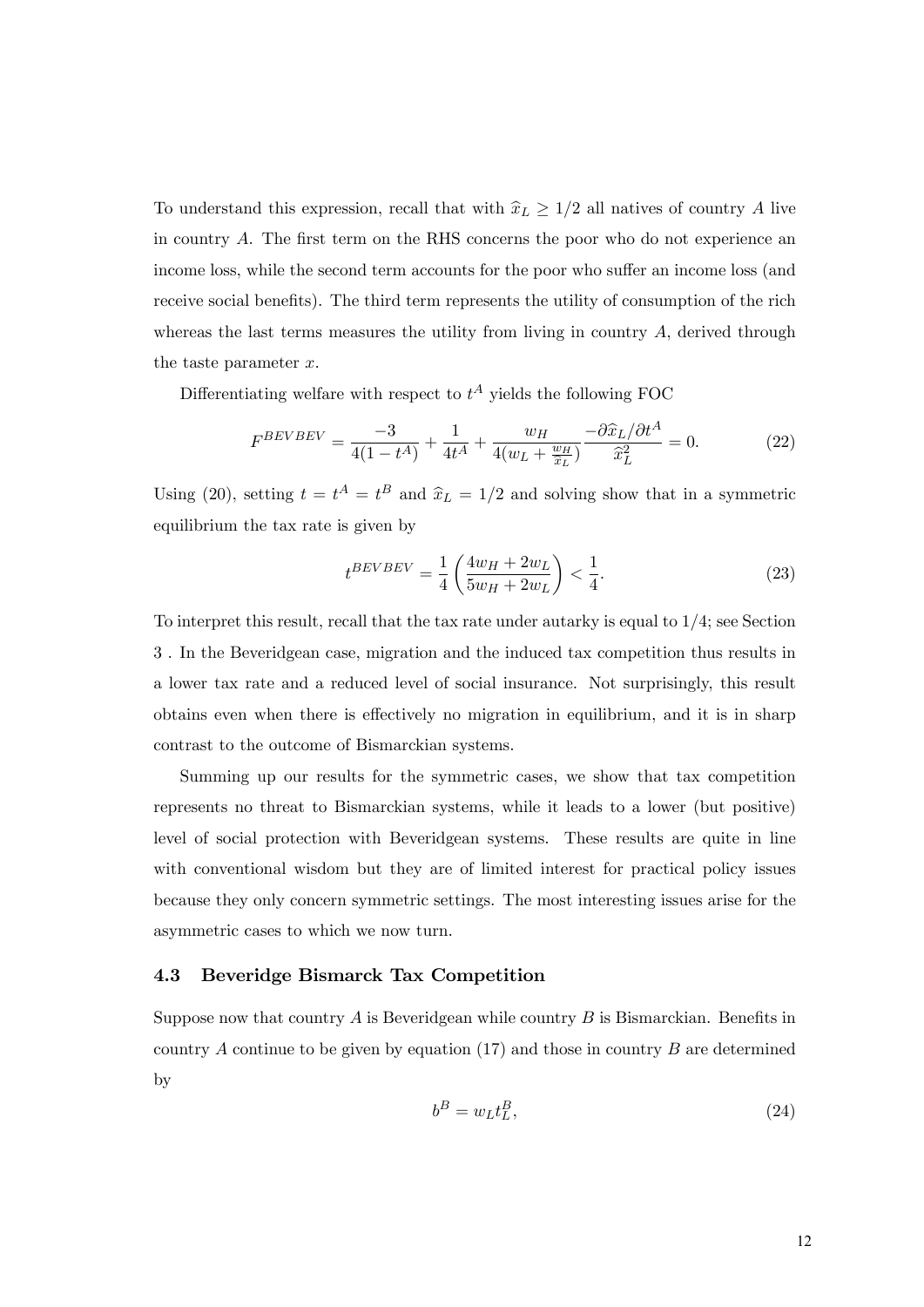which is the counterpart to equation (14). The marginal individual,  $\hat{x}_L$ , is then determined by the condition

$$
\frac{1}{2}\ln\left[w_L(1-t^A)\right] + \frac{1}{2}\ln\left[\left(w_L + \frac{w_H}{\hat{x}_L}\right)t^A\right] + (1-\hat{x}_L) =
$$
\n
$$
\frac{1}{2}\ln\left[w_L(1-t^B)\right] + \frac{1}{2}\ln\left[w_Lt^B\right] + \hat{x}_L,
$$
\n(25)

stating that he enjoys the same level of utility in both countries.

Differentiating this expression, we obtain

$$
\frac{\partial \widehat{x}_L}{\partial t^A} = \frac{\frac{1}{t^A} - \frac{1}{(1 - t^A)}}{4 + \frac{w_H}{\left(w_L + \frac{w_H}{\widehat{x}_L}\right) \widehat{x}_L^2}}.
$$
\n(26)

This equation shows that country  $A$ 's resident population continues to be increasing in its own marginal tax rate (for  $t^A < 1/2$ ) like in the case where the competing country was Beveridgean. Consequently, the direction of the migration response to a country's tax increase is independent of the other countryís type. However, its magnitude is larger than under Beveridge-Beveridge competition. This property follows immediately from the comparison of (26) with (20) which implies

$$
\left(\frac{\partial \hat{x}_L}{\partial t^A}\right)^{BEVBIS} > \left(\frac{\partial \hat{x}_L}{\partial t^A}\right)^{BEVBEV}.
$$
\n(27)

Let us now determine best replies of each of the countries concentrating on the case where  $\hat{x}_L \geq 1/2$ , *i.e.*, some of the poor from the Bismarckian country move to the Beveridgean country. This is the case one would intuitively anticipate to occur and this expectation is confirmed in the numerical examples reported below. To study government  $B$ 's best response we now have to write its objective explicitly (a complication we have been able to avoid in the symmetric cases above). The specification under autarky, (6) with  $\rho^B = 0$ , is easily generalized to account for migration and  $\hat{x}_L \ge 1/2$ . Rearranging and simplifying this yield

$$
SWF^{B} = \left(\hat{x}_{L} - \frac{1}{2}\right)(CE_{L}^{A} - 1) + \int_{1/2}^{\hat{x}_{L}} (1 - x)dx + (1 - \hat{x}_{L})(CE_{L}^{B} - 1) + \int_{\hat{x}_{L}}^{1} xdx + \frac{1}{2}(CE_{H}^{B} - 1) + \int_{1/2}^{1} xdx.
$$
\n(28)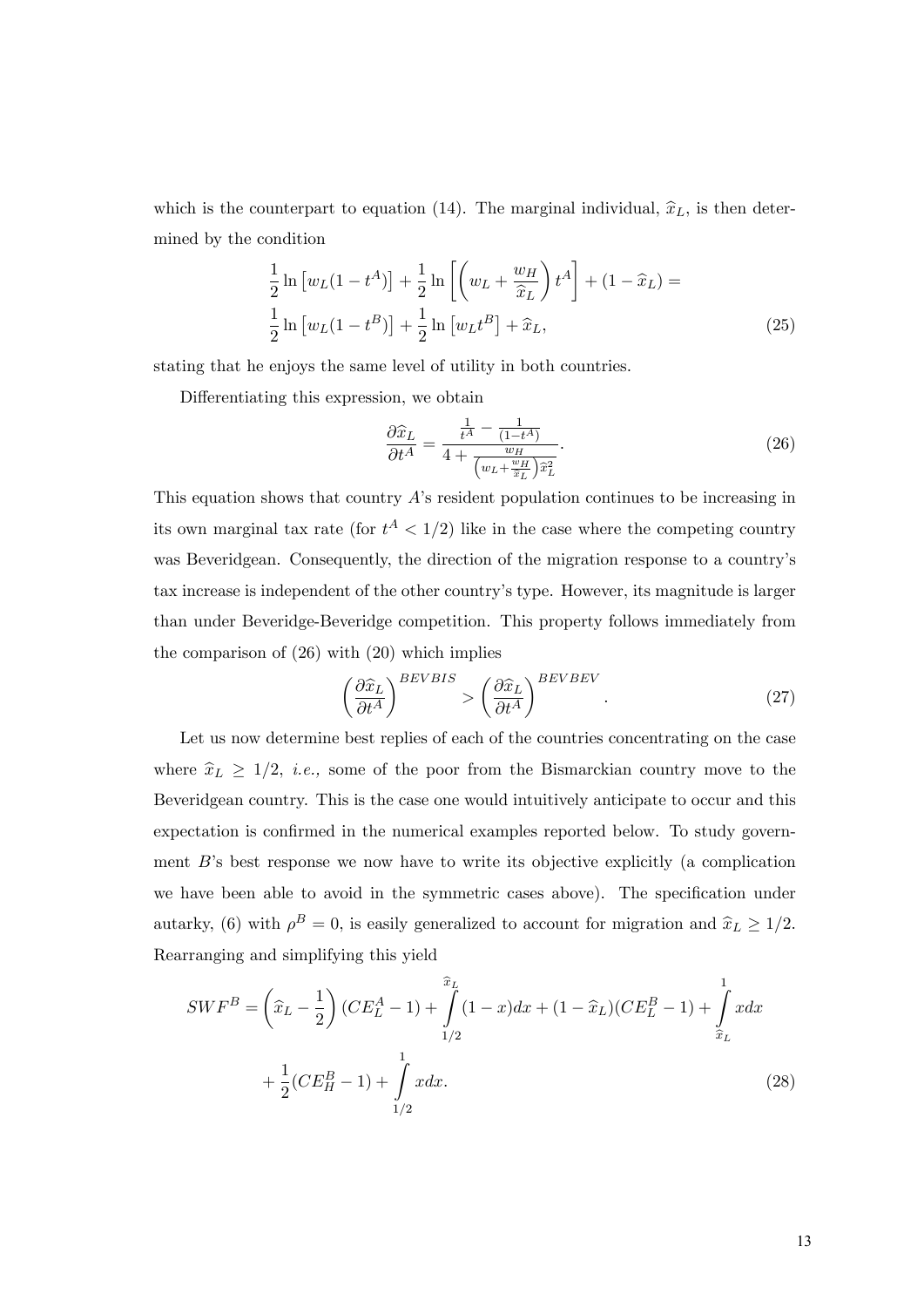The first two terms on the RHS of this expression concerns those poor natives of  $B$ which have moved to country  $A$  (*i.e.*, poor individuals with taste parameters in the range  $[1/2,\hat{x}_L]$ , while the next two terms account for the poor who remain in their native country  $B$ . Finally, there are the two terms representing the utility of the rich (who do not move, incur no risk and pay no taxes). The derivative of this expression with respect to the tax rate can be decomposed as follows:

$$
\frac{\partial SWF^B}{\partial t^B} = \frac{\partial SWF^B}{\partial \hat{x}_L} \frac{\partial \hat{x}_L}{\partial t^B} + (1 - \hat{x}_L) \frac{\partial CE_L^B}{\partial t^B},
$$

where we use the property that  $CE_L^A$  and  $CE_H^B$  do not depend on  $t^B$ . Observe that equation (25) implies  $\partial SWF^B/\partial \hat{x}_L = 0$ ; because  $\hat{x}_L$  is by definition indifferent between both countries of residence, a small change in this marginal individual has no first-order effect on welfare. Consequently, the first-order condition for  $t^B$  reduces to

$$
\frac{\partial CE_L^B}{\partial t^B} = \frac{\partial w_L (1 - t_L^B) t_L^B}{\partial t^B} = 0,\tag{29}
$$

where we have used equations (3) and (24) to express  $CE_L^B$  as a function of  $t^B$ . Solving yields  $t^B = 1/2$  irrespective of the tax of the other country. In other words, providing full and actuarially fair insurance remains the dominant strategy of the Bismarckian country and we have  $t_L^{BBEVBIS} = 1/2$ .

Turning to government A; it maximizes its natives expected utility according to Beveridgean preferences. The problem (for  $\hat{x}_L \geq 1/2$ ) is

$$
SWF^{A} = \frac{1}{4}\ln\left[w_{L}(1-t^{A})\right] + \frac{1}{4}\ln\left[\left(w_{L} + \frac{w_{H}}{\hat{x}_{L}(t^{A}, t^{B})}\right)t^{A}\right]
$$
(30)

$$
+\frac{1}{2}\ln\left[w_H(1-t^A)\right] + 2\int\limits_0^{0.5}(1-x)dx,\tag{31}
$$

and the FOC is given by

$$
F^{BEVBIS} = \frac{-0.75}{1 - t^A} + \frac{0.25}{t^A} + 0.25 \frac{w_H}{w_L + \frac{w_H}{\hat{x}_L}} - \frac{\partial \hat{x}_L / \partial t^A}{\hat{x}_L^2} = 0. \tag{32}
$$

First-order conditions (22) and (32) are too complicated to permit a clear-cut comparison between country Aís tax rate under Beveridge-Beveridge and that under Beveridge-Bismarck competition. With  $\partial \hat{x}_L/\partial t^A > 0$ , equation (27) then implies that for the same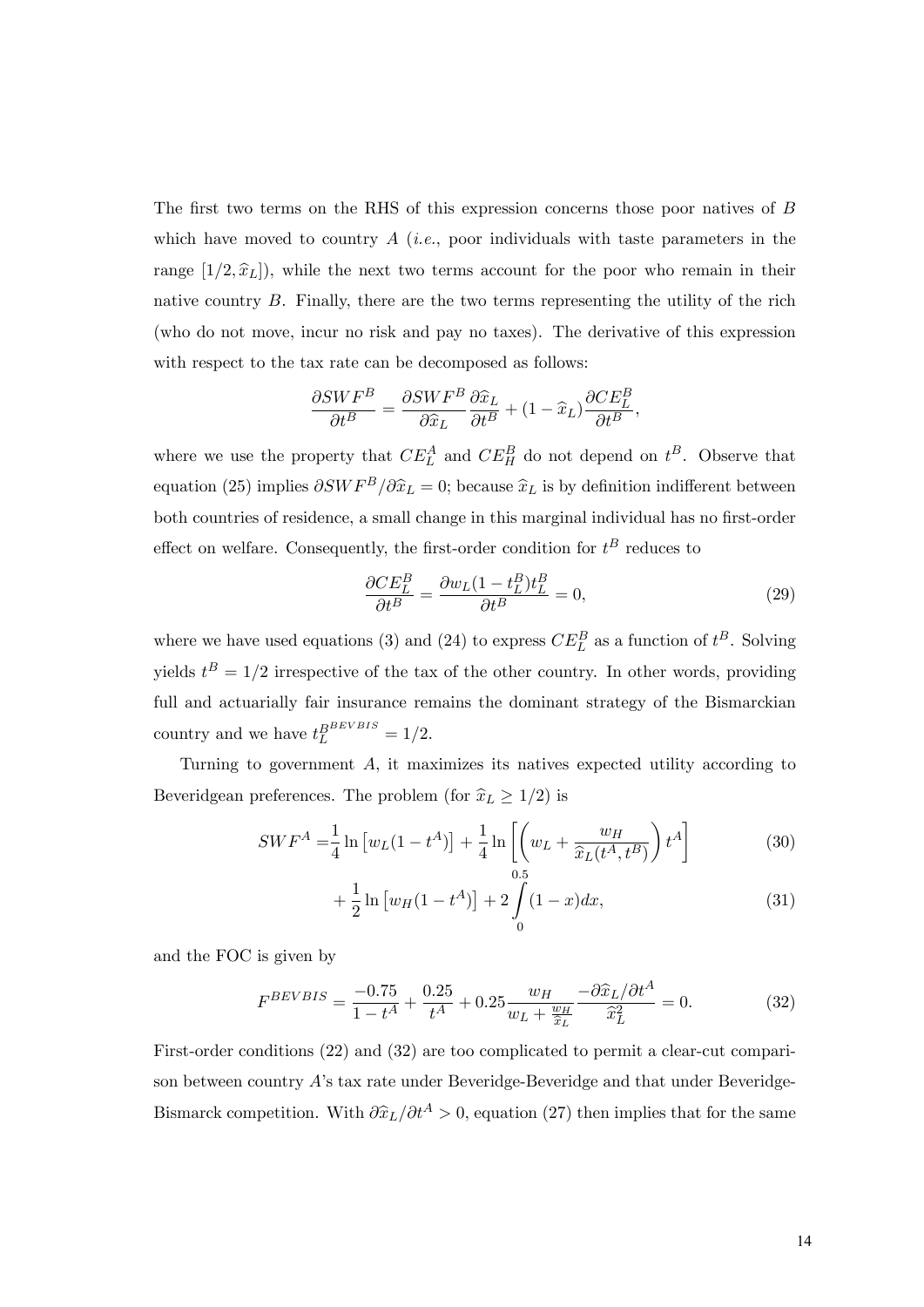migration level  $\hat{x}_L$  we have  $F^{BEVBIS} < F^{BEVBEV}$ . Consequently, for a given migration equilibrium  $(\hat{x}_L)$ , government A sets a higher tax rate when it is competing with a Bismarckian country than when the other country is Beveridgean  $(t^{A^{BEVBIS}} > t^{BEVBEV}$ , for the same  $\hat{x}_L$ ). This result suggests that, surprisingly, the Beveridgean country's social insurance system could be more generous when it competes with a Bismarckian country than with a Beveridgean country. Put differently, the race-to-the-bottom affecting tax rates and level of social protection could be less intense under a Beveridge-Beveridge competition than under a Beveridge-Bismarck competition.

Unfortunately the problem remains too complex to obtain analytical results beyond this somewhat speculative argument, even with our logarithmic specification. The following two sections present numerical examples to illustrate the conclusions obtained so far and to obtain some additional results.

# 5 Numerical examples

We now present numerical examples assuming  $\{w_L, w_H\} = \{1, 2\}$ . Columns 2 and 3 of Table 1 present the outcome for a Beveridgean and a Bismarckian country under autarky. In accordance with the analytical results, the Beveridgean government imposes a uniform tax rate of  $1/4$ , while poor residents of a Bismarckian country face a tax rate of  $1/2$ . Observe that welfare levels among planners with different preferences are not comparable.

Columns  $4-6$  present the results for the three types of tax competition when low income individuals have the possibility to migrate. We can draw the following conclusions. First, *migration affects Beveridgean insurance policies only*; Bismarckian countries keep offering actuarially fair full insurance. Beveridgean countries, on the other hand, are forced to reduce their marginal tax rates. Second, the Beveridgean tax is greater when the other country is Bismarckian planner than when it is Beveridgean  $(0.224 \text{ vs. } 0.219)$ . This numerical result confirms the conjecture expressed in the analytical part, that the race-to-the-bottom affecting tax rates may be more important under Beveridge-Beveridge competition than under Beveridge-Bismarck competition. Third, a more significant tax-race-to-the-bottom is not necessarily bad news. The Beveridgean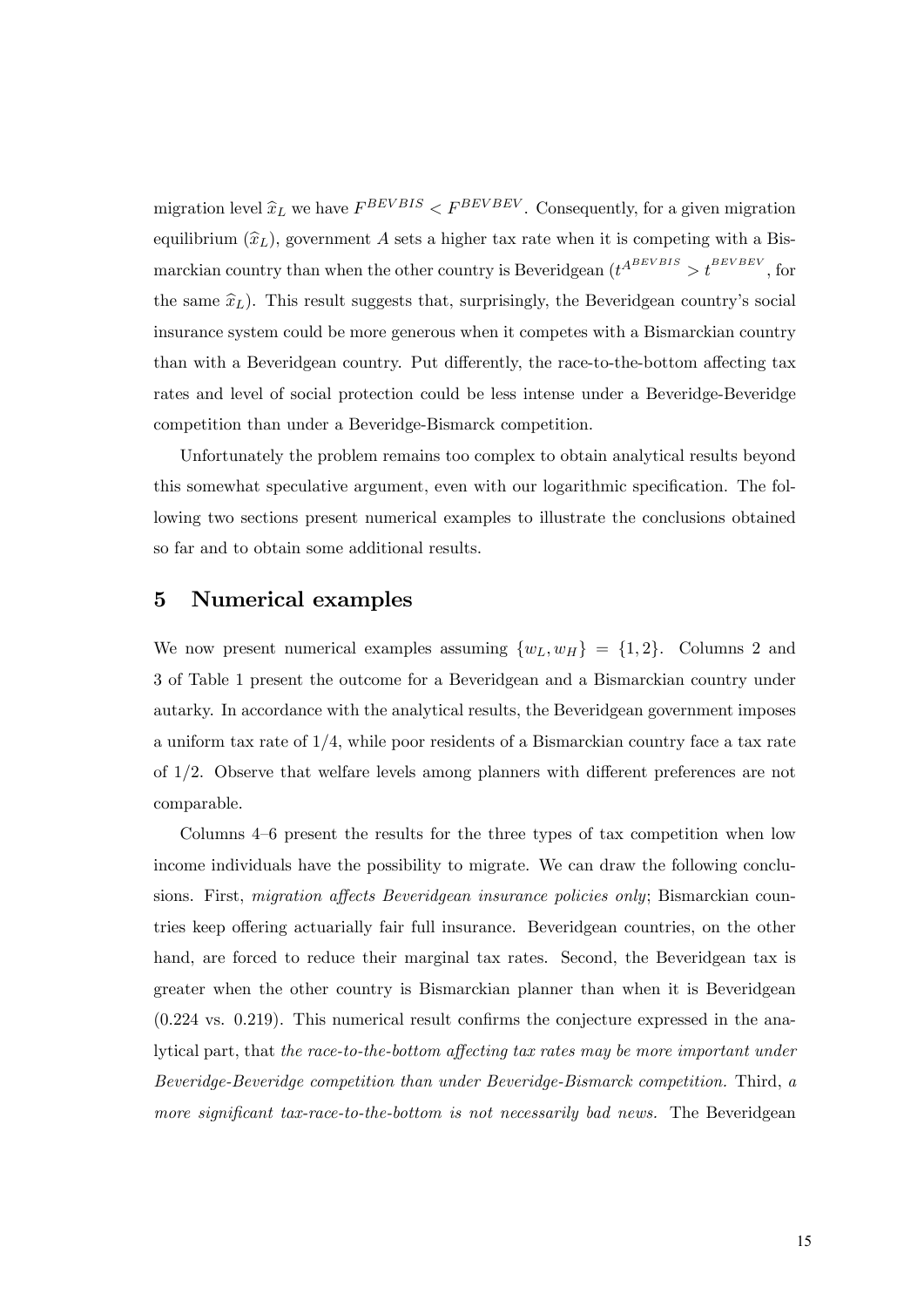country attains a higher welfare under the Beveridge-Beveridge competition than under Beveridge-Bismarck competition, even though the tax rate is lower. This is because under Beveridge-Bismarck competition the cost of receiving migrants from country B (poor individuals with a taste parameter x in the range  $[0.5, 0.74]$ ) is not offset by a slightly higher marginal tax rate. On the other hand, under Beveridge-Beveridge competition, the symmetry of the problem ensures no migration flows in equilibrium. Fourth, competition with a Beveridgean country may increase the welfare of a Bismarckian country, even when the social insurance policy is unchanged. This is because the low income migrants are better off in the Beveridgean country  $A$  (recall that welfare depends on the natives). All the other low-income individuals  $(x > 0.74)$  are as well off as under autarky. They have the option to move to the other country but for them the benefit of a Beveridgean insurance policy does not offset the cost of migration (because the high level of  $x$  represents a large degree of attachment to the home country).

So far we have concentrated on case where only the poor face and earnings risk and are mobile. The last three columns of Table 1 present some results for the case where the rich are mobile (while the earnings risk continues to be restricted to the poor). When the high income individuals are mobile, the tax-race-to-the-bottom under Beveridge-Beveridge competition is more significant than when the poor are mobile. Consequently, at the no migration equilibrium of the Beveridge-Beveridge competition low income individuals are worse-off and high income ones are better-off (Column 4 and Column 7). However, under Beveridge-Bismarck competition the mobility of high income individuals generates a higher welfare for both income classes than the mobility of the poor (Column 6 and Column 9). The reason is that being low income individuals immobile, the natives of the Bismarckian country cannot migrate towards the Beveridgean one, and, at the same time, high income individuals natives of the Beveridgean country can migrate towards the Bismarckian country and enjoy a higher utility.

Finally, let us consider the case where rich individuals also face an income risk that may be insured by social insurance. Table 2 presents the results. We suppose that all individuals may loose their entire income with probability  $1/2$  (the same for all). The Beveridgean country taxes low and high income individuals at the same rate and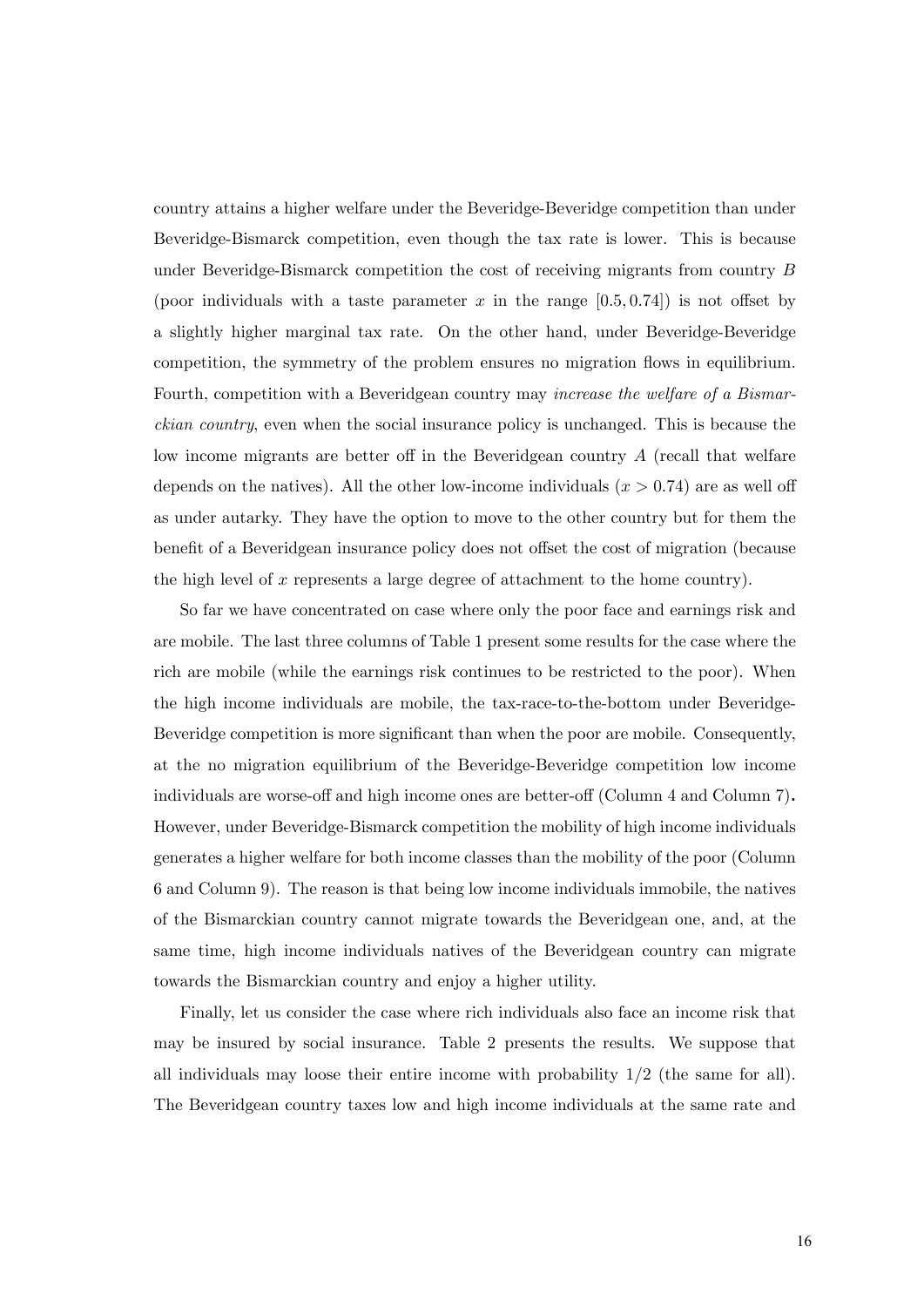provides a flat benefit to all individuals experiencing a loss. The Bismarckian planner provides actuarially fair full insurance to each income class.

The results show that, with only one exception, there is no tax-race-to-the-bottom, so that mobility has no impact on social insurance and welfare. The only exception concerns the Beveridge-Bismarck tax competition. With low income individuals being mobile, even thought taxes do not decrease, there is migration towards the Beveridgean country. When instead high income are mobiles, the Beveridgean government is forced to lower the tax from 0.5 to 0.445 to avoid a greater migration towards the Bismarckian country. Nevertheless, the Beveridgean country attains its highest level of welfare when it competes with a Bismarckian country and when high income individuals are mobile.

<Table 1 about here>

<Table 2 about here>

# 6 Choice of the system

Up to this point, we have assumed that preferences and type of system go hand in hand. We shall now explicitly separate governments' preferences from the type of system. Under autarky, such a separation is of course not very relevant. When there is no mobility it is plain that a Beveridgean government will prefer a Beveridgean social insurance system over a Bismarckian one. Similarly, a Bismarckian government would never opt for a Beveridgean system. When there is competition, the choice of the system may in itself be part of a government's strategy. The question is if a government of a given type may find it beneficial to adopt a system for the other type for strategic reasons (i.e., considering the tax competition game to be played with the other country). Our analysis is purely illustrative and we make use of a numerical example developed in the previous section. Formally, We add a stage to the game where governments decide which type of system to adopt. This decision is made (simultaneously) by both governments before tax competition game considered in the previous section is played and there is full commitment. We focus on the case where only the poor face an income risk and are mobile. insurance and mobility of the poor only. Table 3 describes the three possible games that may be played, depending on the type of governments. They can both have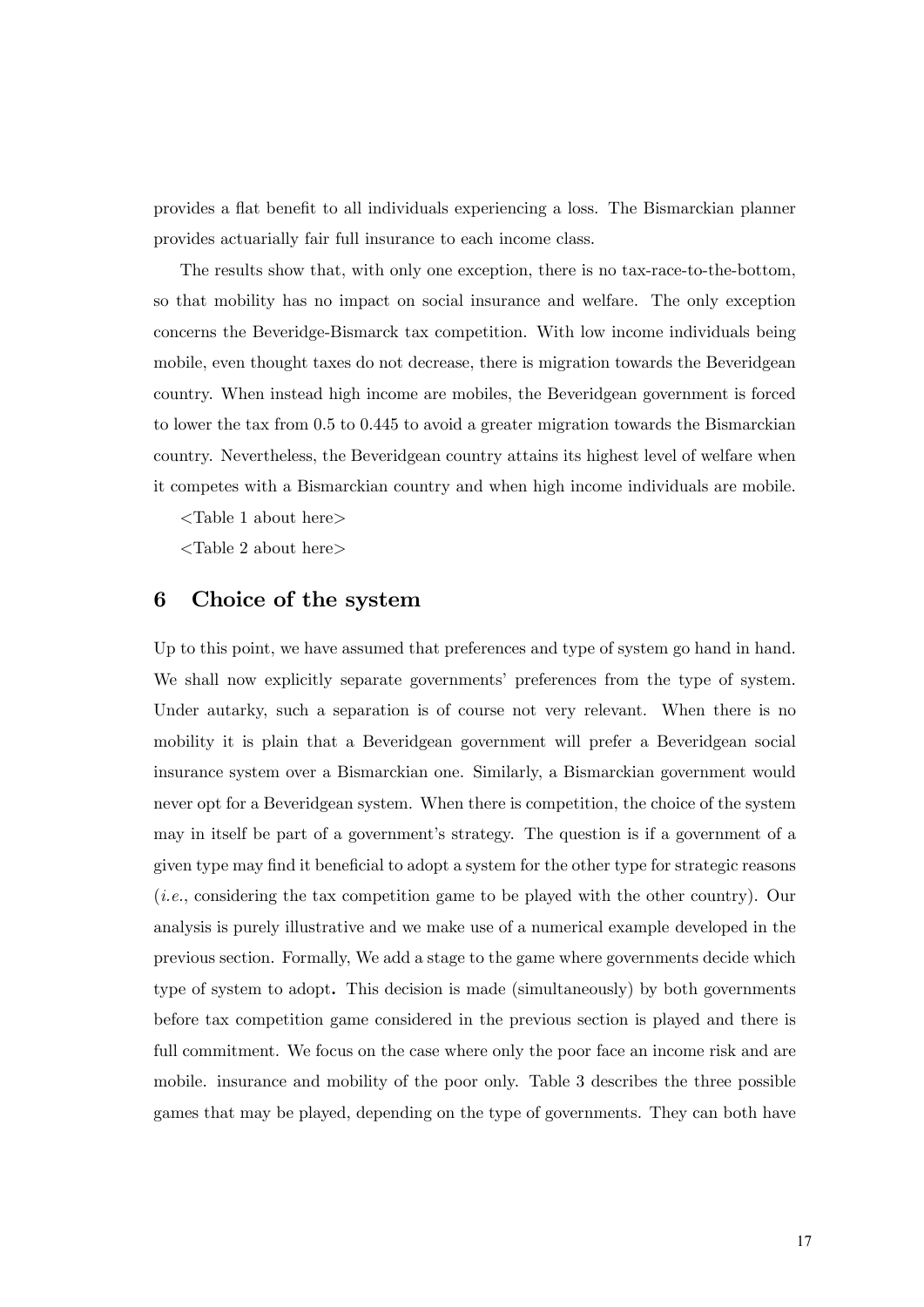Beveridgean preferences (Sub-game 1), one government (say that of country  $A$ ) can have Beveridgean preferences while the other has a Bismarckian objective (Sub-game2). Finally, they can both have Bismarckian preferences (Sub-game3). For each type of preferences they may choose to implement either a Beveridgean insurance system or a Bismarckian one.

Our results suggest that when both governments have identical preferences, they choose the social insurance system associated with their type. A more interesting and surprising outcome emerges in the asymmetric case where government A has Beveridgean preferences and government  $B$  Bismarckian ones. In this case the Nash equilibrium implies that both players choose a Beveridgean insurance policy. Table 4 presents the detailed results for this case. It shows that government  $B$  finds it optimal to adopt a Beveridgean insurance policy with a low tax (of 11% as opposed to the 22% tax in country  $A$ ). In this way the best response of Planner  $A$  is to increase slightly the tax since the threat of migration is not as strong as compared to the equilibrium one when in competition with a Bismarckian policy. Of notice that also country  $A$  is better off.

- <Table 3 about here>
- $\langle$ Table 4 about here $>$

# 7 Conclusion

We address the question of social insurance systems integration in a two-country setting where countries choose simultaneously and non-cooperatively the tax to be charged. We analyze three possibilities: both governments provide Bismark-type of insurance, both governments provide Beveridge-type of insurance, and one government provides a Beveridge-type of insurance and the other a Bismark one. We conclude that a Bismarkian insurance policy is never affected by migration but that the Beveridgean one is. Moreover, our results suggest that the race-to-the-bottom affecting tax rates may be more important under Beveridge-Beveridge competition than under Beveridge-Bismarck competition but that still the Beveridgean country attains a higher welfare under the Beveridge-Beveridge competition than under Beveridge-Bismarck competition. We also considered the strategic choice of the type of the system and illustrated that, when in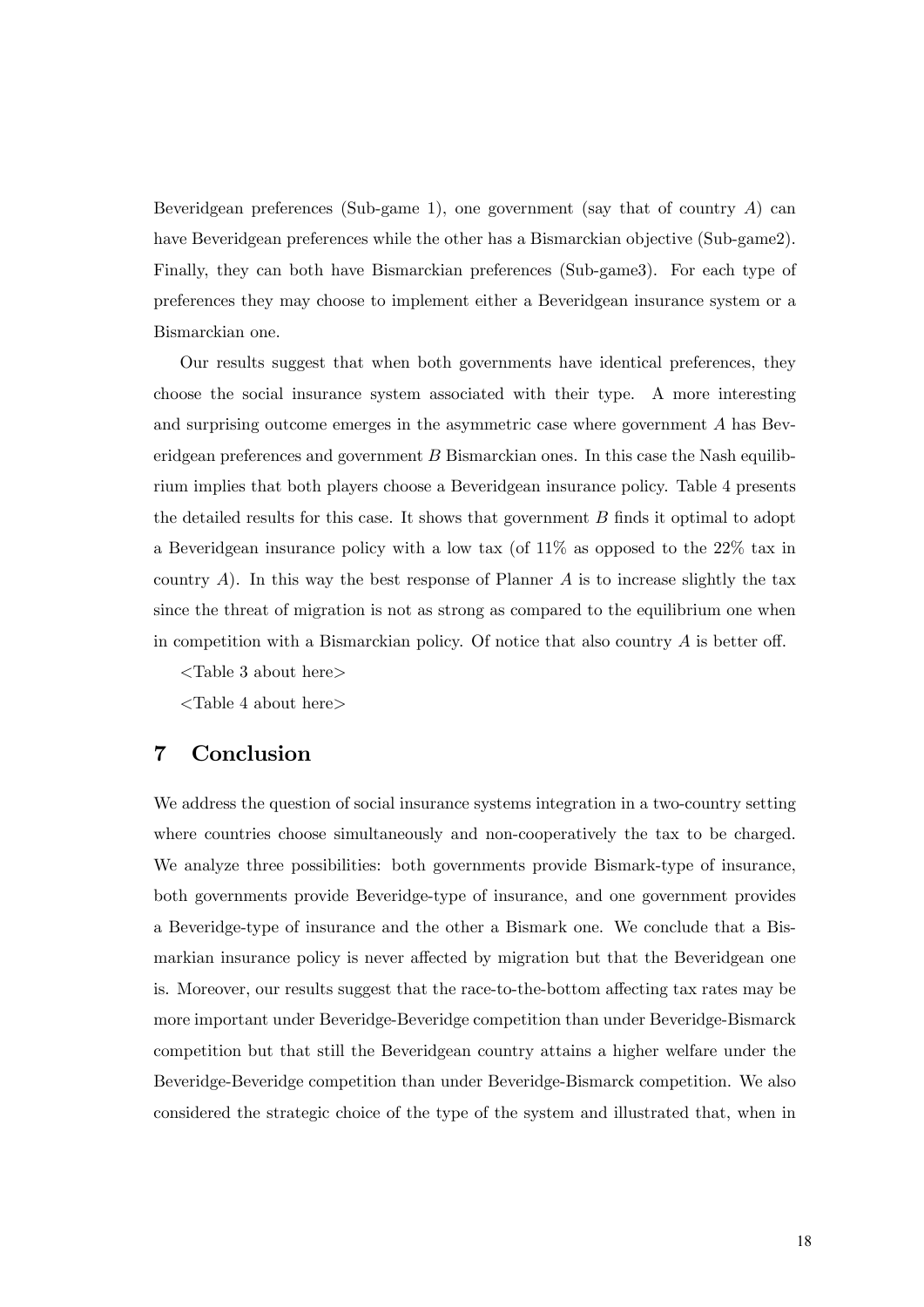competition to Beveridgean governments, Bismarkian governments may find it beneficially to adopt a Beveridgean policy.

# 8 References

Bureau, D. and C. Richard (1997). Public insurance and mobility: An exploratory analysis in the context of European economic unification, Annales d'Economie et de Statistique 45, 275-290.

Cremer, H. and P. Pestieau (2003). Social insurance competition between Bismark and Beveridge. Journal of Urban Economics, 54, 181-196.

Cremer, H. and P. Pestieau (1998). Social insurance, majority voting and labor mobility. Journal of Public Economics, 68, 1998, 397-420.

Cremer, H. and P. Pestieau (2004) Factor mobility and redistribution, Handbook of Regional and Urban Economics, V. Henderson and J.F. Thisse, Èd., North-Holland, 2529-2560.

Hindriks, J. (1999). The consequences of labour mobility for redistribution: tax vs. transfer competition. Journal of Public Economics 74, 215–234.

Leite-Monteiro, M. (1997). Redistributive policy with labour mobility across countries. Journal of Public Economics 65, 229-244.

Lejour, A. and H. Verbon (1994). Labour mobility and decision making on social insurance in an integrated market. Public Choice 79, 161-185.

Poutvaara, P. (2007). Social security incentives, human capital investment and mobility of labor. *Journal of Public Economics* 91 1299-1325.

Sinn, H-W., (1990). Tax harmonization and tax competition in Europe, European Economic Review, 34, 489-504.

äpidla, V. (2006). For Europe to Succeed Europeans Need to Become More Mobile. European Commissioner for Employment, Social Affairs and Equal Opportunities. October 20, 2006.

Tom Vandenbrande, Laura Coppin, Peter van der Hallen, Peter Ester, Didier Fourage, Anette Fasang, Sara Geerdes, Klaus Schömann (2006). Mobility in Europe - Analysis of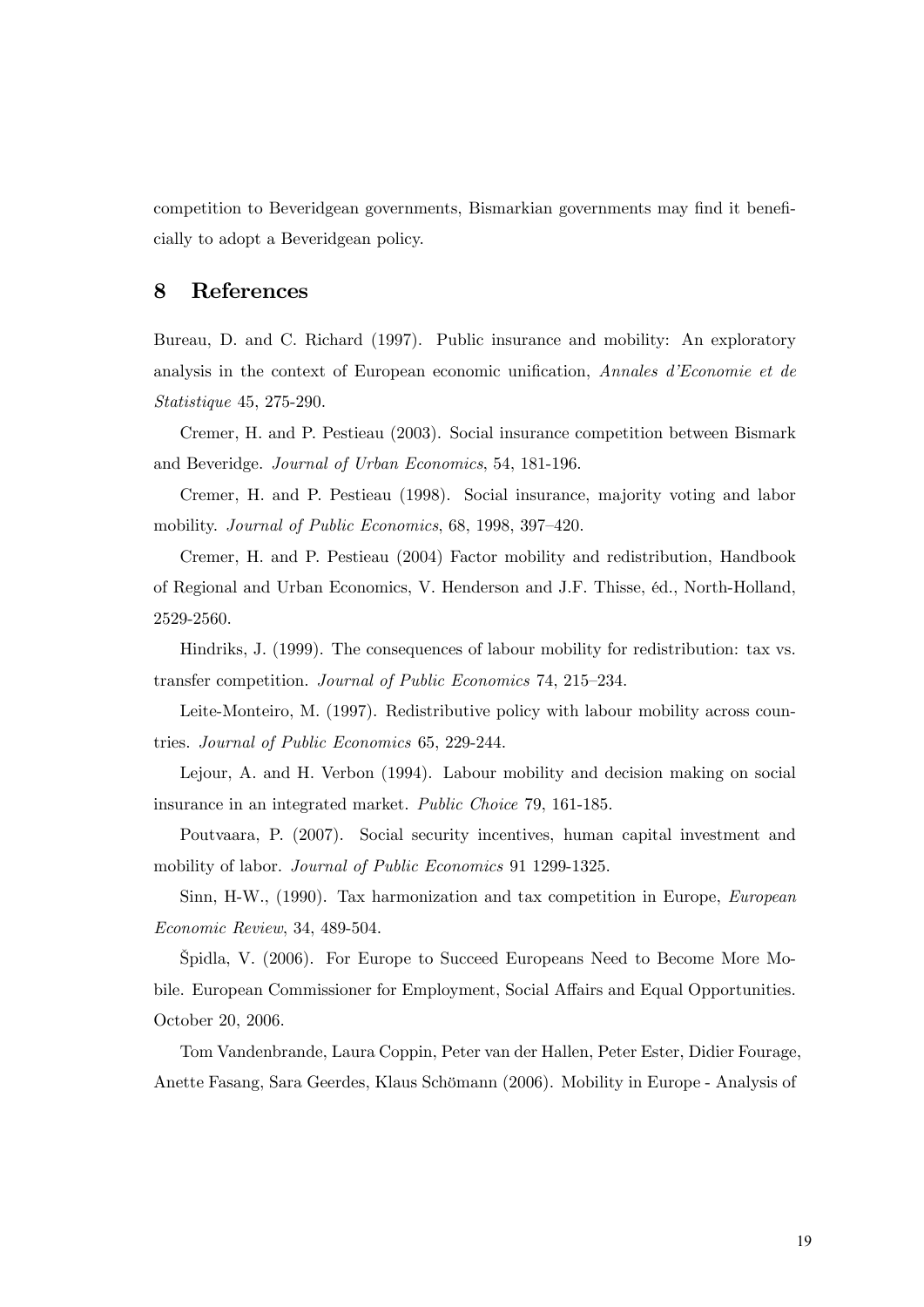the 2005 Eurobarometer survey on geographical and labour market mobility, European Foundation for the Improvement of Living and Working Conditions.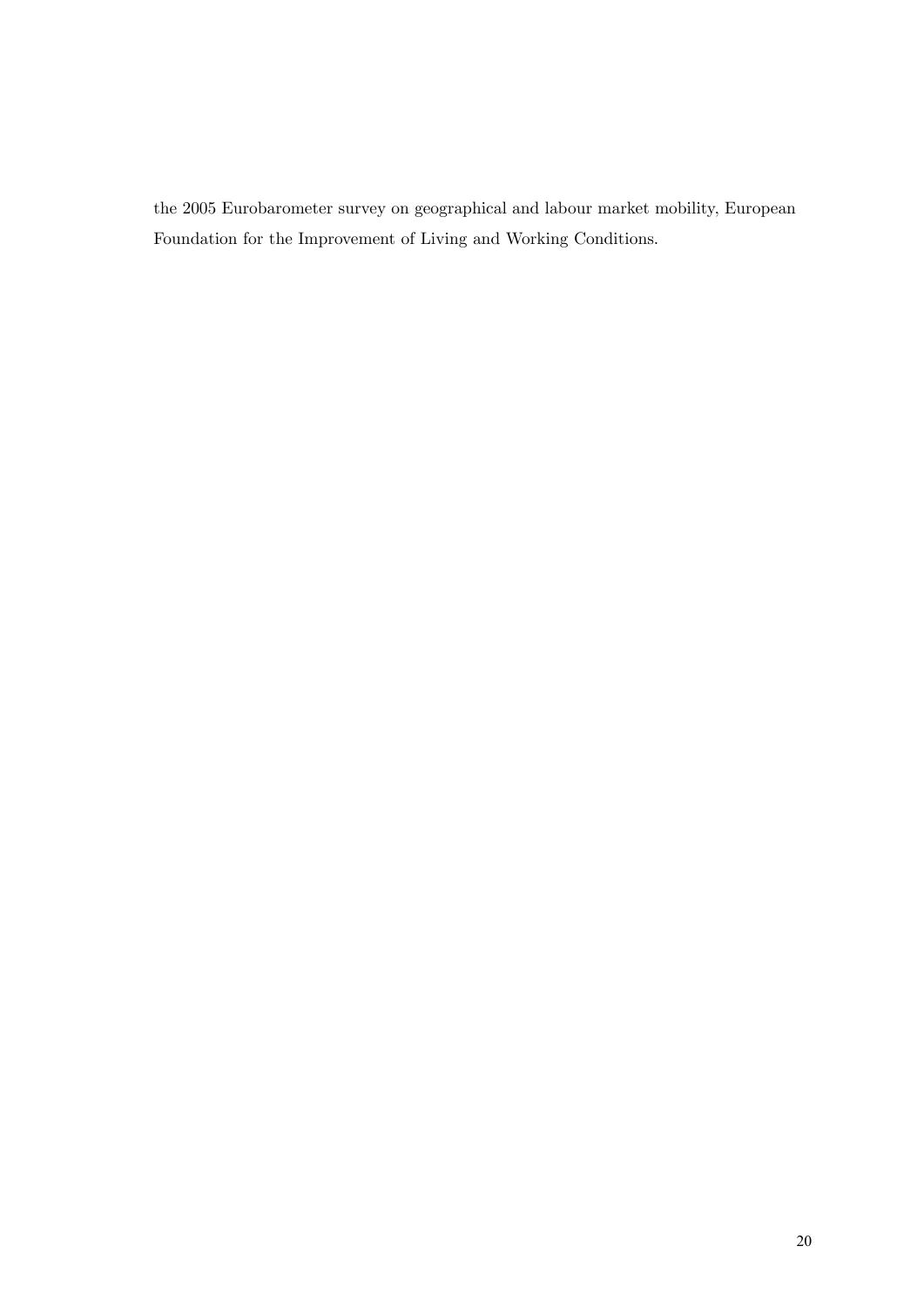



|                                 | <b>No Mobility</b> |            |            | <b>Mobility of the poor</b> |            |            | <b>Mobility of the rich</b> |            |  |
|---------------------------------|--------------------|------------|------------|-----------------------------|------------|------------|-----------------------------|------------|--|
| <b>Country A</b>                | <b>BEV</b>         | <b>BIS</b> | <b>BEV</b> | <b>BIS</b>                  | BEV        | <b>BEV</b> | <b>BIS</b>                  | <b>BEV</b> |  |
| <b>Country B</b>                |                    |            | <b>BEV</b> | <b>BIS</b>                  | <b>BIS</b> | <b>BEV</b> | <b>BIS</b>                  | <b>BIS</b> |  |
|                                 | 0.25               | 0.50       | 0.219      | 0.50                        | 0.2224     | 0.208      | 0.50                        | 0.2223     |  |
| $\overline{B}$                  |                    |            | 0.219      | 0.50                        | 0.50       | 0.208      | 0.50                        | 0.50       |  |
| $x^c_{\ L}$                     |                    |            | 0.500      | 0.50                        | 0.74       |            |                             |            |  |
| $x^c_H$                         |                    |            |            |                             |            | 0.50       | 0.50                        | 0.37       |  |
|                                 |                    |            |            |                             |            |            |                             |            |  |
| $SWF^A$                         | 0.36               | 0.13       | 0.336      | 0.13                        | 0.26       | 0.327      | 0.13                        | 0.28       |  |
| $\mathit{SWF}^A{}_{H}$          | 0.58               | 0.88       | 0.598      | 0.88                        | 0.60       | 0.605      | 0.88                        | 0.61       |  |
| $SWF^4$                         | 0.94               | 1.00       | 0.934      | 1.00                        | 0.86       | 0.932      | 1.00                        | 0.89       |  |
| $\mathit{SWF}^B_{\phantom{B}L}$ |                    |            | 0.336      | 0.13                        | 0.14       | 0.327      | 0.13                        | 0.13       |  |
| $SWF^B_{H}$                     |                    |            | 0.598      | 0.88                        | 0.88       | 0.605      | 0.88                        | 0.88       |  |
| $SWF^B$                         |                    |            | 0.934      | 1.00                        | 1.02       | 0.932      | 1.00                        | 1.00       |  |

# **Table 1 – Insurance of the poor**

**Table 2 – Insurance for all.**

|                        | <b>No Mobility</b> |            | <b>Mobility of the poor</b> |            |            | <b>Mobility of the rich</b> |            |            |
|------------------------|--------------------|------------|-----------------------------|------------|------------|-----------------------------|------------|------------|
| <b>Country A</b>       | <b>BEV</b>         | <b>BIS</b> | <b>BEV</b>                  | <b>BIS</b> | <b>BEV</b> | <b>BEV</b>                  | <b>BIS</b> | <b>BEV</b> |
| <b>Country B</b>       |                    |            | <b>BEV</b>                  | <b>BIS</b> | <b>BIS</b> | <b>BEV</b>                  | <b>BIS</b> | <b>BIS</b> |
|                        | 0.500              | 0.500      | 0.500                       | 0.500      | 0.500      | 0.500                       | 0.500      | 0.445      |
| $\overline{B}$         |                    |            | 0.500                       | 0.500      | 0.500      | 0.500                       | 0.500      | 0.500      |
| $x^c_{\ L}$            |                    |            | 0.500                       | 0.500      | 0.594      |                             |            |            |
| $x^c_{H}$              |                    |            |                             |            |            | 0.500                       | 0.500      | 0.417      |
|                        |                    |            |                             |            |            |                             |            |            |
| $\mathcal{SWF}^A_L$    | 0.130              | 0.125      | 0.130                       | 0.125      | 0.123      | 0.130                       | 0.125      | 0.119      |
| $\mathit{SWF}^A{}_{H}$ | 0.303              | 0.375      | 0.303                       | 0.375      | 0.296      | 0.303                       | 0.375      | 0.345      |
| $SWF^4$                | 0.433              | 0.500      | 0.433                       | 0.500      | 0.418      | 0.433                       | 0.500      | 0.464      |
| $SWF_{L}^{B}$          |                    |            | 0.130                       | 0.125      | 0.126      | 0.130                       | 0.125      | 0.125      |
| $\mathit{SWF}^B_{H}$   |                    |            | 0.303                       | 0.375      | 0.375      | 0.303                       | 0.375      | 0.375      |
| $SWF^B$                |                    |            | 0.433                       | 0.500      | 0.501      | 0.433                       | 0.500      | 0.500      |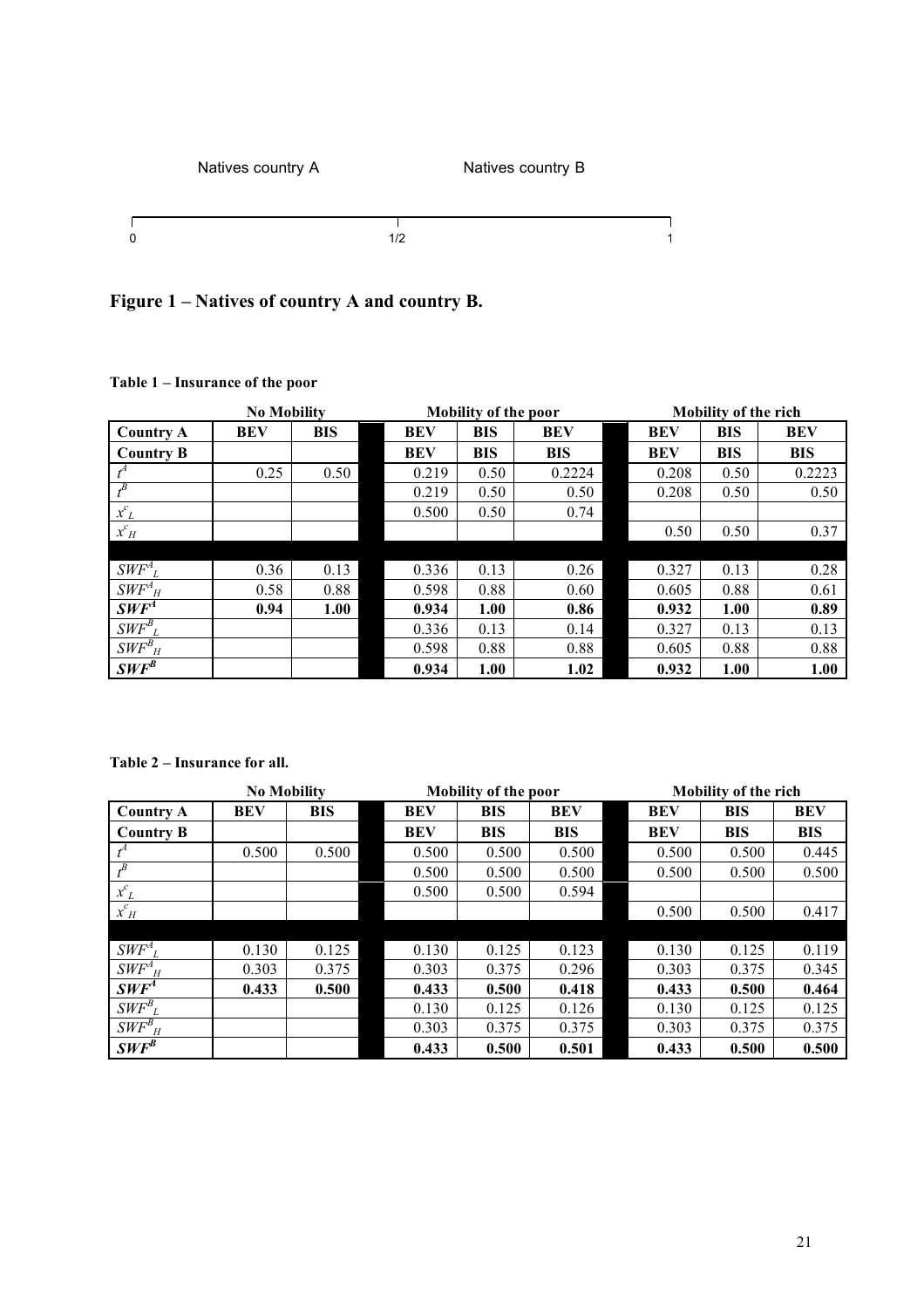|                     | Type of preferences |                |              | <b>Government B</b> |              |              |  |  |
|---------------------|---------------------|----------------|--------------|---------------------|--------------|--------------|--|--|
|                     |                     |                |              | BEV                 | <b>BIS</b>   |              |  |  |
|                     |                     | Type of policy | <b>BEV</b>   | <b>BIS</b>          | <b>BEV</b>   | <b>BIS</b>   |  |  |
| <b>Government A</b> | <b>BEV</b>          | <b>BEV</b>     | 0.934:0.934  | 0.860; 0.806        | 0.906:1.019  | 0.860; 1.016 |  |  |
|                     |                     | <b>BIS</b>     | 0.860; 0.806 | 0.750; 0.750        | 0.900; 0.103 | 0.750; 1.000 |  |  |
|                     | <b>BIS</b>          | <b>BEV</b>     | 1.019; 0.906 | 0.103; 0.900        | 0.994:0.994  | 0.961; 1.002 |  |  |
|                     |                     | <b>BIS</b>     | 1.016; 0.860 | 0.000; 0.750        | 1.002; 0.961 | 1.000; 1.000 |  |  |

|  |  | Table 3 - Strategical choice of the type of system, given government's preferences |
|--|--|------------------------------------------------------------------------------------|
|  |  |                                                                                    |

**Table 4 - Beveridge Beveridge tax competition versus Beveridge Bismark tax competition when Government A has Beveridgean type of preferences and Government B has Bismarkian ones. Insurace of the poor, mobility of the poor.**

| <b>Government A</b><br><b>Beveridgean</b>     | BEV   | BEV        |
|-----------------------------------------------|-------|------------|
| <b>Bismarkian</b><br>preferences              | BEV   | <b>BIS</b> |
| $\mathfrak{t}^{\rm A}$                        | 0.225 | 0.222      |
| $\mathfrak{t}^{\rm B}$                        | 0.110 | 0.500      |
| $\mathbf{X}_{\text{L}}$                       | 0.579 | 0.736      |
| $SWF^A$                                       | 0.312 | 0.265      |
| $\overline{\text{SWF}^{\text{A}}_{\text{H}}}$ | 0.594 | 0.596      |
| $SWF^A$                                       | 0.906 | 0.860      |
| $SWF_{L}^{B}$                                 | 0.255 | 0.084      |
| $\overline{\text{SWF}^{\text{B}}_{\text{H}}}$ | 0.765 | 0.722      |
|                                               | 1.019 | 0.806      |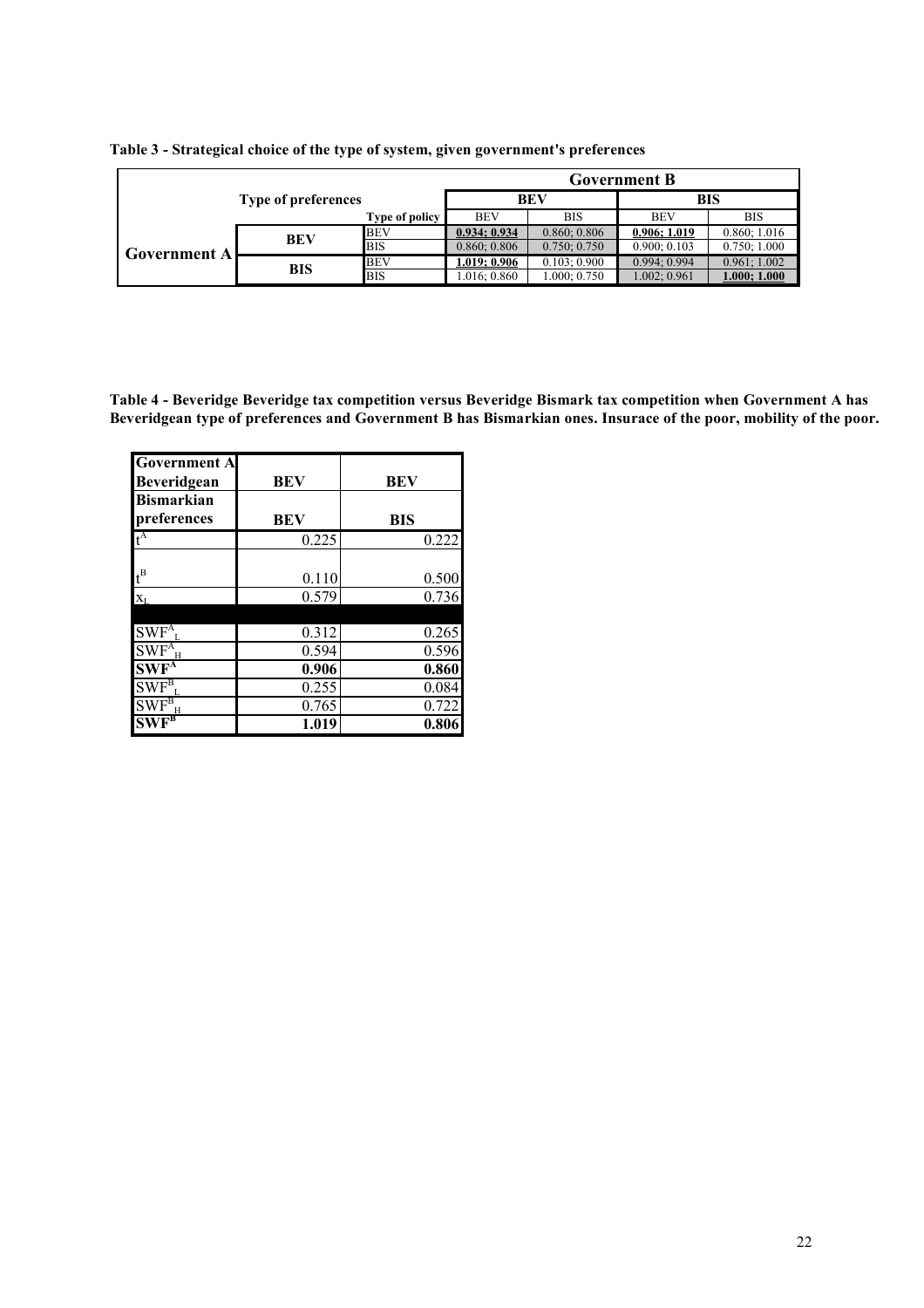#### **2009**

DEA"

**2010** 

**2009/2. Mork, E.; Sjögren, A.; Svaleryd, H.**: "Cheaper child care, more children" **2009/3. Rodden, J.**: "Federalism and inter-regional redistribution" **2009/4. Ruggeri, G.C.**: "Regional fiscal flows: measurement tools" **2009/5. Wrede, M**.: "Agglomeration, tax competition, and fiscal equalization" **2009/6. Jametti, M.; von Ungern-Sternberg, T.**: "Risk selection in natural disaster insurance" **2009/7. Solé-Ollé, A; Sorribas-Navarro, P.**: "The dynamic adjustment of local government budgets: does Spain behave differently?" **2009/8. Sanromá, E.; Ramos, R.; Simón, H.**: "Immigration wages in the Spanish Labour Market: Does the origin of human capital matter?" **2009/9. Mohnen, P.; Lokshin, B.**: "What does it take for and R&D incentive policy to be effective?" **2009/10. Solé-Ollé, A.; Salinas, P..**: "Evaluating the effects of decentralization on educational outcomes in Spain?" **2009/11. Libman, A.; Feld, L.P.**: "Strategic Tax Collection and Fiscal Decentralization: The case of Russia" **2009/12. Falck, O.; Fritsch, M.; Heblich, S.:** "Bohemians, human capital, and regional economic growth" **2009/13. Barrio-Castro, T.; García-Quevedo, J.**: "The determinants of university patenting: do incentives matter?" **2009/14. Schmidheiny, K.; Brülhart, M.:** "On the equivalence of location choice models: conditional logit, nested logit and poisson" **2009/15. Itaya, J., Okamuraz, M., Yamaguchix, C.:** "Partial tax coordination in a repeated game setting" **2009/16. Ens, P.:** "Tax competition and equalization: the impact of voluntary cooperation on the efficiency goal" **2009/17. Geys, B., Revelli, F.:** "Decentralization, competition and the local tax mix: evidence from Flanders" **2009/18. Konrad, K., Kovenock, D.:** "Competition for fdi with vintage investment and agglomeration advantages" **2009/19. Loretz, S., Moorey, P.:** "Corporate tax competition between firms" **2009/20. Akai, N., Sato, M.:** "Soft budgets and local borrowing regulation in a dynamic decentralized leadership model with saving and free mobility" **2009/21. Buzzacchi, L., Turati, G.:** "Collective risks in local administrations: can a private insurer be better than a public mutual fund?" **2009/22. Jarkko, H.:** "Voluntary pension savings: the effects of the finnish tax reform on savers' behaviour" **2009/23. Fehr, H.; Kindermann, F.:** "Pension funding and individual accounts in economies with life-cyclers and myopes" **2009/24. Esteller-Moré, A.; Rizzo, L.:** "(Uncontrolled) Aggregate shocks or vertical tax interdependence? Evidence from gasoline and cigarettes" **2009/25. Goodspeed, T.; Haughwout, A.:** "On the optimal design of disaster insurance in a federation" **2009/26. Porto, E.; Revelli, F.:** "Central command, local hazard and the race to the top" **2009/27. Piolatto, A.:** "Plurality versus proportional electoral rule: study of voters' representativeness" **2009/28. Roeder, K.:** "Optimal taxes and pensions in a society with myopic agents" **2009/29, Porcelli, F.:** "Effects of fiscal decentralisation and electoral accountability on government efficiency evidence from the Italian health care sector" **2009/30, Troumpounis, O.:** "Suggesting an alternative electoral proportional system. Blank votes count" **2009/31, Mejer, M., Pottelsberghe de la Potterie, B.:** "Economic incongruities in the European patent system" **2009/32, Solé-Ollé, A.:** "Inter-regional redistribution through infrastructure investment: tactical or programmatic?" **2009/33, Joanis, M.:** "Sharing the blame? Local electoral accountability and centralized school finance in California" **2009/34, Parcero, O.J.:** "Optimal country's policy towards multinationals when local regions can choose between firm-specific and non-firm-specific policies" **2009/35, Cordero, J,M.; Pedraja, F.; Salinas, J.:** "Efficiency measurement in the Spanish cadastral units through **2009/36, Fiva, J.; Natvik, G.J.:** "Do re-election probabilities influence public investment?" **2009/37, Haupt, A.; Krieger, T.:** "The role of mobility in tax and subsidy competition" **2009/38, Viladecans-Marsal, E; Arauzo-Carod, J.M.:** "Can a knowledge-based cluster be created? The case of the Barcelona 22@district" **2010/1, De Borger, B., Pauwels, W.:** "A Nash bargaining solution to models of tax and investment competition: tolls and investment in serial transport corridors" **2010/2, Chirinko, R.; Wilson, D.:** "Can Lower Tax Rates Be Bought? Business Rent-Seeking And Tax Competition Among U.S. States"

**2009/1. Rork, J.C.; Wagner, G.A.**: "Reciprocity and competition: is there a connection?"

**2010/3, Esteller-Moré, A.; Rizzo, L.:** "Politics or mobility? Evidence from us excise taxation"

**2010/4, Roehrs, S.; Stadelmann, D.:** "Mobility and local income redistribution"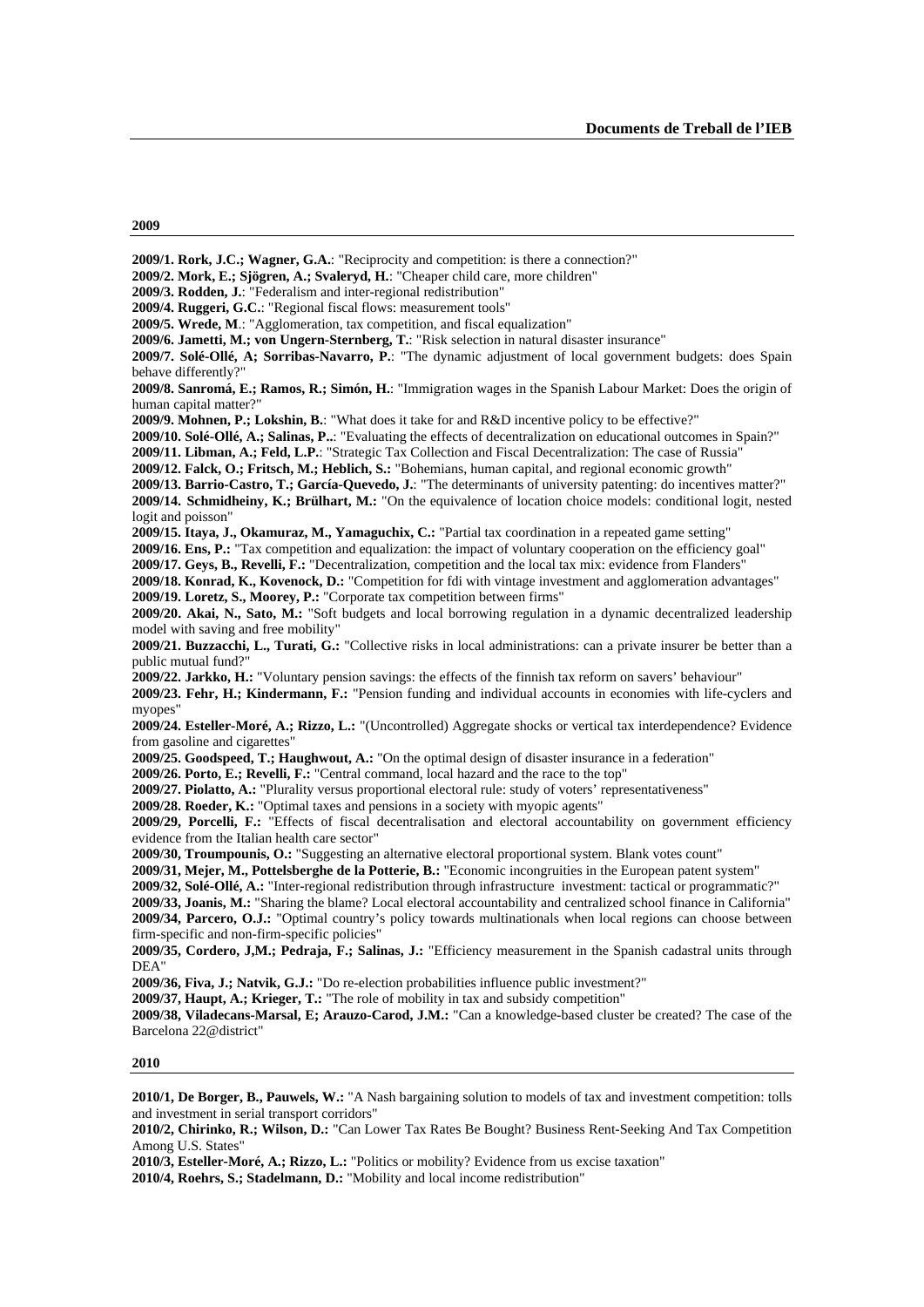**2010/5, Fernández Llera, R.; García Valiñas, M.A.:** "Efficiency and elusion: both sides of public enterprises in Spain"

**2010/6, González Alegre, J.:** "Fiscal decentralization and intergovernmental grants: the European regional policy and Spanish autonomous regions"

**2010/7, Jametti, M.; Joanis, M.:** "Determinants of fiscal decentralization: political economy aspects"

**2010/8, Esteller-Moré, A.; Galmarini, U.; Rizzo, L.:** "Should tax bases overlap in a federation with lobbying?"

**2010/9, Cubel, M.:** "Fiscal equalization and political conflict"

**2010/10, Di Paolo, A.; Raymond, J.L.; Calero, J.:** "Exploring educational mobility in Europe"

**2010/11, Aidt, T.S.; Dutta, J.:** "Fiscal federalism and electoral accountability"

**2010/12, Arqué Castells, P.:** "Venture capital and innovation at the firm level"

**2010/13, García-Quevedo, J.; Mas-Verdú, F.; Polo-Otero, J.:** "Which firms want PhDS? The effect of the university-industry relationship on the PhD labour market"

**2010/14, Calabrese, S.; Epple, D.:** "On the political economy of tax limits"

**2010/15, Jofre-Monseny, J.:** "Is agglomeration taxable?"

**2010/16, Dragu, T.; Rodden, J.:** "Representation and regional redistribution in federations"

**2010/17, Borck, R; Wimbersky, M.:** "Political economics of higher education finance"

**2010/18, Dohse, D; Walter, S.G.:** "The role of entrepreneurship education and regional context in forming entrepreneurial intentions"

**2010/19, Åslund, O.; Edin, P-A.; Fredriksson, P.; Grönqvist, H.:** "Peers, neighborhoods and immigrant student achievement - Evidence from a placement policy"

**2010/20, Pelegrín, A.; Bolance, C.:** "International industry migration and firm characteristics: some evidence from the analysis of firm data"

**2010/21, Koh, H.; Riedel, N.:** "Do governments tax agglomeration rents?"

**2010/22, Curto-Grau, M.; Herranz-Loncán, A.; Solé-Ollé, A.:** "The political economy of infraestructure construction: The Spanish "Parliamentary Roads" (1880-1914)"

**2010/23, Bosch, N.; Espasa, M.; Mora, T.:** "Citizens' control and the efficiency of local public services"

**2010/24, Ahamdanech-Zarco, I.; García-Pérez, C.; Simón, H.:** "Wage inequality in Spain: A regional perspective" **2010/25, Folke, O.:** "Shades of brown and green: Party effects in proportional election systems"

**2010/26, Falck, O.; Heblich, H.; Lameli, A.; Südekum, J.:** "Dialects, cultural identity and economic exchange"

**2010/27, Baum-Snow, N.; Pavan, R.:** "Understanding the city size wage gap"

**2010/28, Molloy, R.; Shan, H.:** "The effect of gasoline prices on household location"

**2010/29, Koethenbuerger, M.:** "How do local governments decide on public policy in fiscal federalism? Tax vs. expenditure optimization"

**2010/30, Abel, J.; Dey, I.; Gabe, T.:** "Productivity and the density of human capital"

**2010/31, Gerritse, M.:** "Policy competition and agglomeration: a local government view"

**2010/32, Hilber, C.; Lyytikäinen, T.; Vermeulen, W.:** "Capitalization of central government grants into local house prices: panel data evidence from England"

**2010/33, Hilber, C.; Robert-Nicoud, F.:** "On the origins of land use regulations: theory and evidence from us metro areas"

**2010/34, Picard, P.; Tabuchi, T.:** "City with forward and backward linkages"

**2010/35, Bodenhorn, H.; Cuberes, D.:** "Financial development and city growth: evidence from Northeastern American cities, 1790-1870"

**2010/36, Vulovic, V.:** "The effect of sub-national borrowing control on fiscal sustainability: how to regulate?"

**2010/37, Flamand, S.:** "Interregional transfers, group loyalty and the decentralization of redistribution"

**2010/38, Ahlfeldt, G.; Feddersen, A.:** "From periphery to core: economic adjustments to high speed rail"

**2010/39, González-Val, R.; Pueyo, F.:** "First nature vs. second nature causes: industry location and growth in the presence of an open-access renewable resource"

**2010/40, Billings, S.; Johnson, E.:** "A nonparametric test for industrial specialization"

**2010/41, Lee, S.; Li, Q.:** "Uneven landscapes and the city size distribution"

**2010/42, Ploeckl. F.:** "Borders, market access and urban growth; the case of Saxon towns and the Zollverein"

**2010/43, Hortas-Rico, M.:** "Urban sprawl and municipal budgets in Spain: a dynamic panel data analysis"

**2010/44, Koethenbuerger, M.:** "Electoral rules and incentive effects of fiscal transfers: evidence from Germany"

**2010/45, Solé-Ollé, A.; Viladecans-Marsal, E.:** "Lobbying, political competition, and local land supply: recent evidence from Spain"

**2010/46, Larcinese, V.; Rizzo; L.; Testa, C.:** "Why do small states receive more federal money? Us senate representation and the allocation of federal budget"

**2010/47, Patacchini, E.; Zenou, Y.:** "Neighborhood effects and parental involvement in the intergenerational transmission of education"

**2010/48, Nedelkoska, L.:** "Occupations at Risk: Explicit Task Content and Job Security"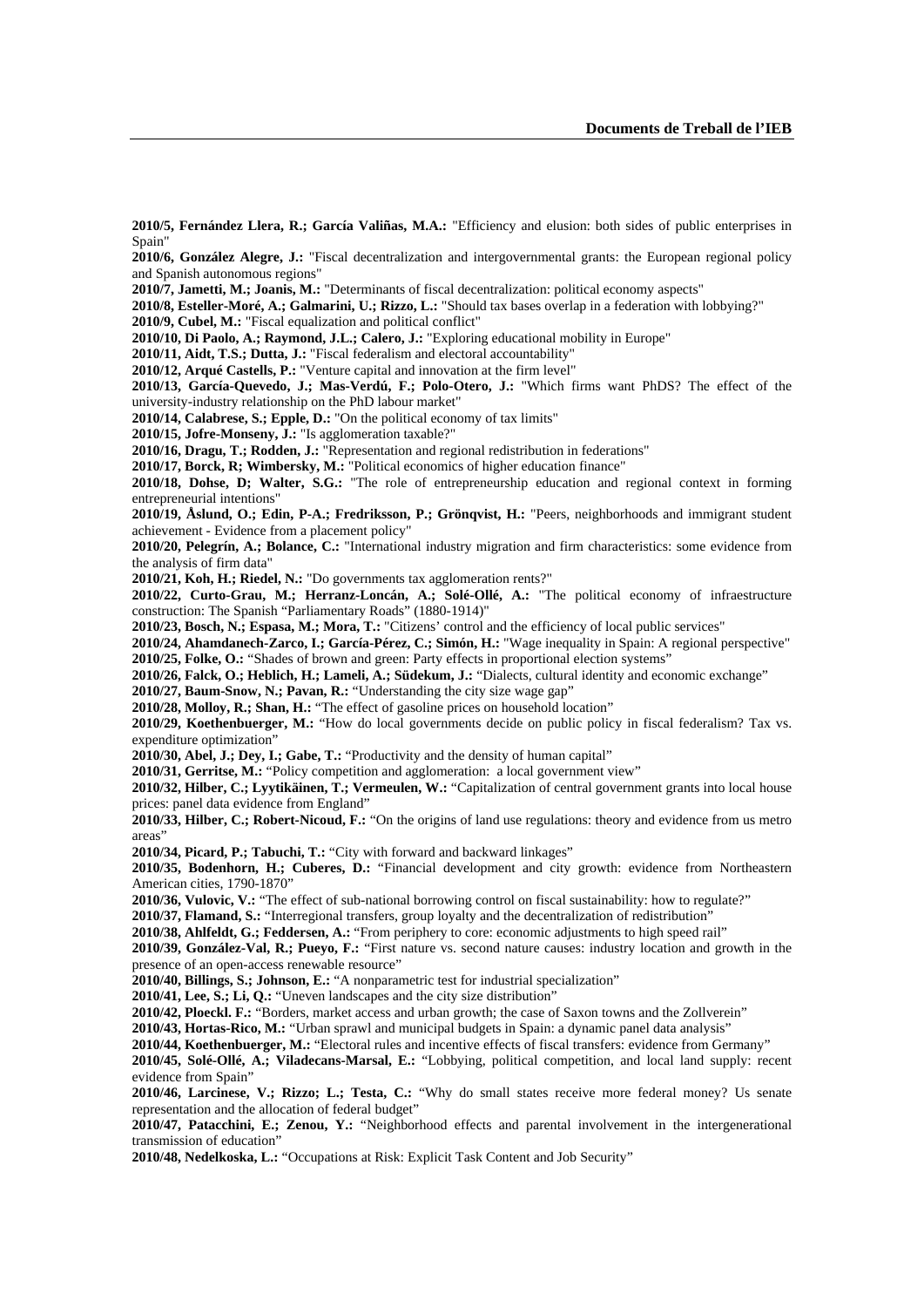**2010/49, Jofre-Monseny, J.; Marín-López, R.; Viladecans-Marsal, E.:** "The mechanisms of agglomeration: Evidence from the effect of inter-industry relations on the location of new firms" **2010/50, Revelli, F.:** "Tax mix corners and other kinks"

**2010/51, Duch-Brown, N.; Parellada-Sabata M.; Polo-Otero, J.:** "Economies of scale and scope of university research and technology transfer: a flexible multi-product approach"

**2010/52, Duch-Brown, N.; Vilalta M.:** "Can better governance increase university efficiency?"